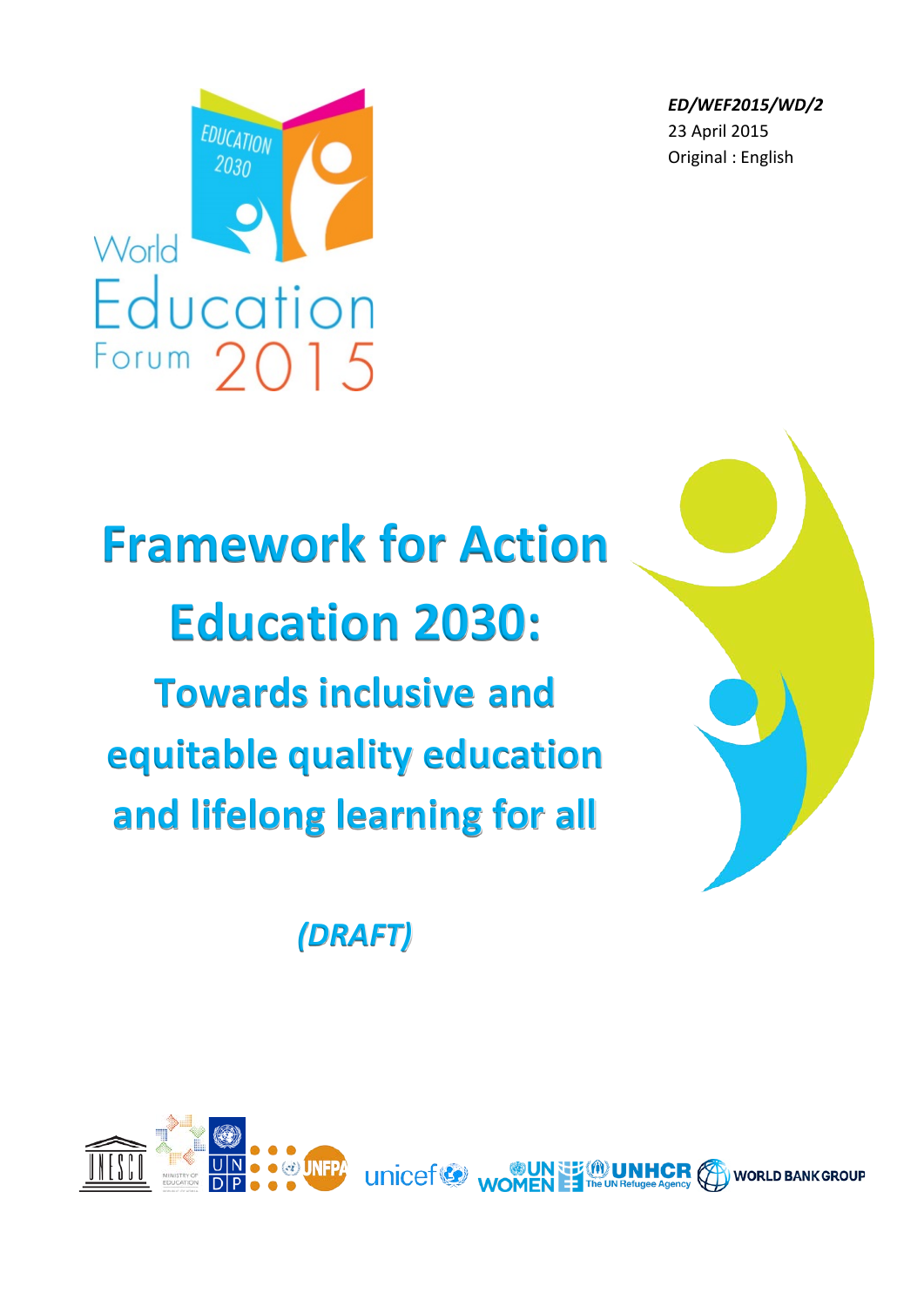## **Table of contents**

| ANNEX I. Proposed thematic indicator framework – Suggested process for review and endorsement21 |  |
|-------------------------------------------------------------------------------------------------|--|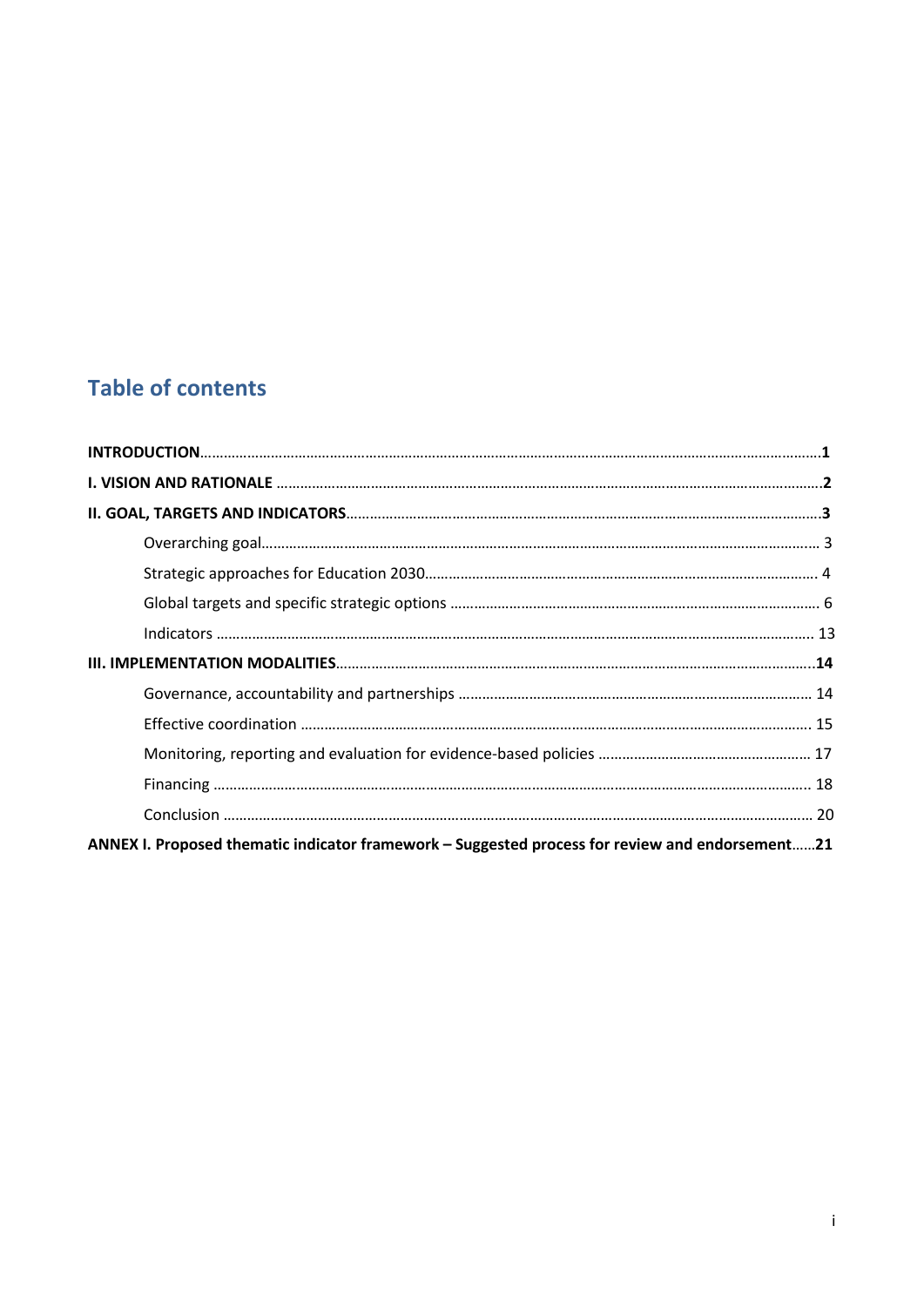#### **INTRODUCTION**

The world has made some remarkable progress in education since 2000, when the six Education for All (EFA) goals were established. Those goals will not be reached by the 2015 deadline, however. As the world sets fresh education targets for the period from 2015 to 2030, every effort must be made to guarantee that this time they are achieved. This Framework for Action aims at mobilizing all countries and partners around an ambitious global goal and targets, and proposes ways of implementing, coordinating, financing and monitoring the 2030 education agenda – globally, regionally and nationally – to ensure equal education opportunity for all. Hereafter, the 2030 education agenda will be referred to as **Education 2030.**

Education 2030 is an integral part of the sustainable development agenda, forming Goal 4 of the Sustainable Development Goals (SDGs) that are to succeed the Millennium Development Goals (MDGs). The new education agenda is a shared, comprehensive vision. It was developed through a broad consultative process that led to the Muscat Agreement, adopted at the Global EFA Meeting in May 2014. That agreement has informed the global education goal and its associated targets and means of implementation, as proposed by the United Nations (UN) General Assembly's Open Working Group on Sustainable Development Goals (OWG).

This Framework for Action has been prepared by the EFA Steering Committee,<sup>[1](#page-2-0)</sup> which will continue its work until the end of 2015. The current version will be discussed at the World Education Forum 2015 (WEF 2015) in Incheon, Republic of Korea for agreement, pending the outcome of the UN Special Summit on Sustainable Development in New York in September 2015. The EFA Steering Committee will then adjust it to reflect the outcomes of the UN Special Summit, the third International Conference on Financing for Development (Addis Ababa, July 2015) and the Oslo Summit on Education for Development (July 2015). The Framework for Action will be adopted at a special high-level meeting alongside the  $38<sup>th</sup>$  session of the General Conference of UNESCO in November 2015 involving all WEF convenors and partners including civil society. Progress towards the targets will be monitored through a set of thematic indicators, of which a small subset *– expected to be endorsed by the United Nations Statistical Commission in March 2016 –* will represent the global indicators for Goal 4 of the SDGs. *The set of thematic indicators proposed by the Technical Advisory Group developed through broad consultations is summarized in Annex I.<sup>[2](#page-2-1)</sup> It is proposed that these indicators be further developed through a consultative process with Member States and partners before November 2015. This process is described in detail in Annex I. If any changes are made to the global indicators as they are finalized through the process coordinated by the UN Statistical Commission, the thematic indicators will be subsequently revised and aligned.[3](#page-2-2)*

The Framework for Action has three sections. Section I outlines the vision, rationale and fundamental principles of Education 2030. Section II describes the global education goal and its associated seven targets and three means of implementation, as well as strategy options. Section III proposes a structure for coordinating global education efforts, as well as governance, monitoring, evaluation and reporting mechanisms. It examines ways of ensuring that Education 2030 is adequately financed and outlines the partnerships needed to realize the agenda globally, regionally and nationally.

<span id="page-2-0"></span> $\frac{1}{1}$  $1$  The EFA Steering Committee, convened by UNESCO, is composed of Member States representing all six regional groups of UNESCO, the E-9 initiative and the host country of the World Education Forum 2015; the five EFA convening agencies (UNESCO, UNICEF, UNDP, UNFPA and the World Bank); the OECD; the Global Partnership for Education (GPE); civil society; the teaching profession and the private sector.<br><sup>2</sup> The Technical Advisory Group (TAG) was established by UNESCO to provide feedback on the proposed post-2015

<span id="page-2-1"></span>education targets, develop recommendations for indicators and help guide the establishment of a measurement agenda, thus informing and supporting the work of the Education for All Steering Committee. It is composed of experts from the EFA Global Monitoring Report, the OECD, the UNESCO Institute for Statistics, UNESCO, UNICEF and the World Bank.<br><sup>3</sup> The text in *italics* in this paragraph describing the process will be removed from the final version of the Framework

<span id="page-2-2"></span>for Action.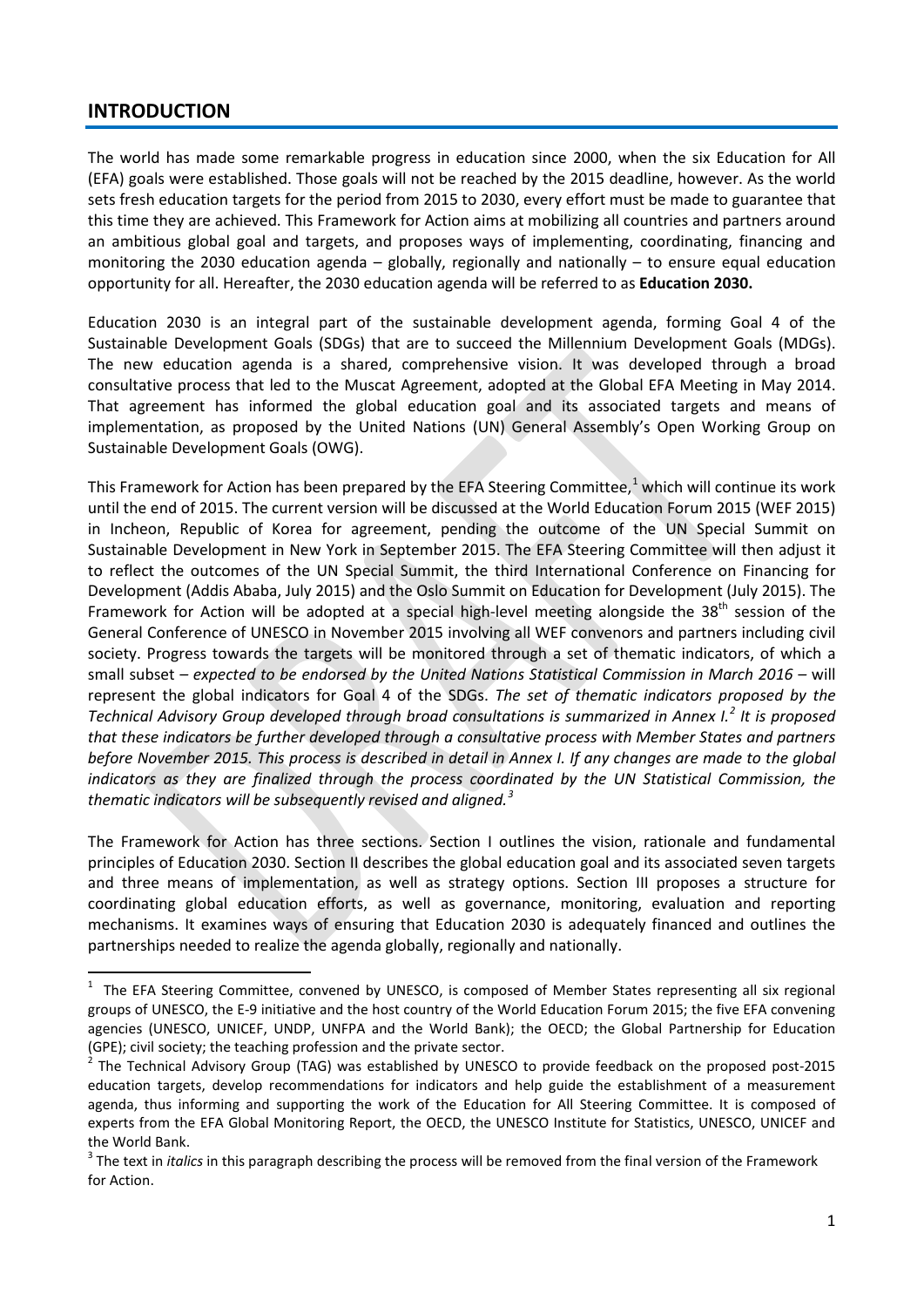## **I - VISION AND RATIONALE**

Education is at the heart of the sustainable development agenda and essential for the success of all sustainable development goals. The new education agenda encapsulated in Goal 4 is holistic, ambitious, aspirational and universal, and inspired by a vision of education that transforms the lives of individuals, communities and societies. The agenda attends to the unfinished business of the Education for All (EFA) goals and the education-related MDGs, while effectively addressing current and future global and national education challenges. It is rights-based and inspired by a humanistic vision of education and development, based on the principles of human dignity, equal rights, social justice, peace, cultural diversity and shared respons[i](#page-27-0)bility.<sup>1</sup>

Building on and continuing the EFA movement, Education 2030 takes into account lessons learned since 2000. What is new about this agenda is its focus on increased and expanded access, equity and inclusion, quality and learning outcomes as well as lifelong learning. A key lesson of the past years is that the global education agenda should work within the overall international development framework rather than alongside it, as occurred with the separate EFA goals and education-related MDGs. The agenda's focus on inclusion and equity – giving everyone an equal opportunity, and leaving no one behind – signals another lesson: the need for increased and special efforts to reach those marginalized by factors such as gender inequality, poverty, conflict and disaster, disability, age and remoteness. The focus on education quality and learning recognizes the danger of concentrating on access to education without paying enough attention to whether students are learning once they are in school. The fact that the EFA goals have not been reached carries a further lesson: 'business as usual' will not bring education to all. If current rates of progress continue, many of the countries lagging furthest behind will not reach the new targets by 2030. This means that it is of utmost importance to change current practices and mobilize efforts and resources at an unprecedented pace.

Education systems must respond to rapidly-changing labour markets, technological advances, urbanization, migration, political instability, environmental degradation, competition for natural resources, demographic challenges, rising unemployment, persistent poverty and widening inequalities, and expanding threats to peace and safety. . By 2030, education systems will need to enrol hundreds of millions of additional children and adolescents to achieve basic education for all (including pre-primary, primary and lower secondary education)<sup>"</sup> as well as provide upper secondary and post-secondary education for all. At the same time, it is critical to provide early childhood care and education to ensure children's long-term development, learning and health. It is also vital that education systems ensure that all children, youth and adults are learning. There is an urgent need to provide young people and adults throughout the life-course with the flexible skills and competencies they need to live and work in a more sustainable, interdependent, knowledge-based and technology-driven world. Education 2030 will ensure that all individuals acquire a solid foundation of knowledge, develop creative and critical thinking and collaborative skills, and build curiosity, courage and resilience.

For countries and communities that embrace the need to bring quality education to all, the benefits are enormous. Evidence continues to accumulate<sup>III</sup> of education's unmatched power to improve lives, particularly for girls and women. Education has a key role in eradicating poverty: it helps people obtain decent work and raises their incomes, and generates productivity gains that fuel economic development. Education is one of the most potent ways of improving individuals' health – and of making sure the benefits are passed on to future generations. It saves the lives of millions of mothers and children, helps prevent and contain disease, and is an essential element of efforts to reduce malnutrition. Education also promotes the inclusion of people with disabilities.<sup>[iv](#page-27-3)</sup>

To unlock education's power for all, however, it is critical to develop education systems that are more resilient and responsive in the face of conflict, social unrest and natural disaster – and to ensure that education is maintained during emergency, conflict and post-conflict situations. At the same time, the central role of education in preventing and mitigating conflicts and crises, and in promoting peace and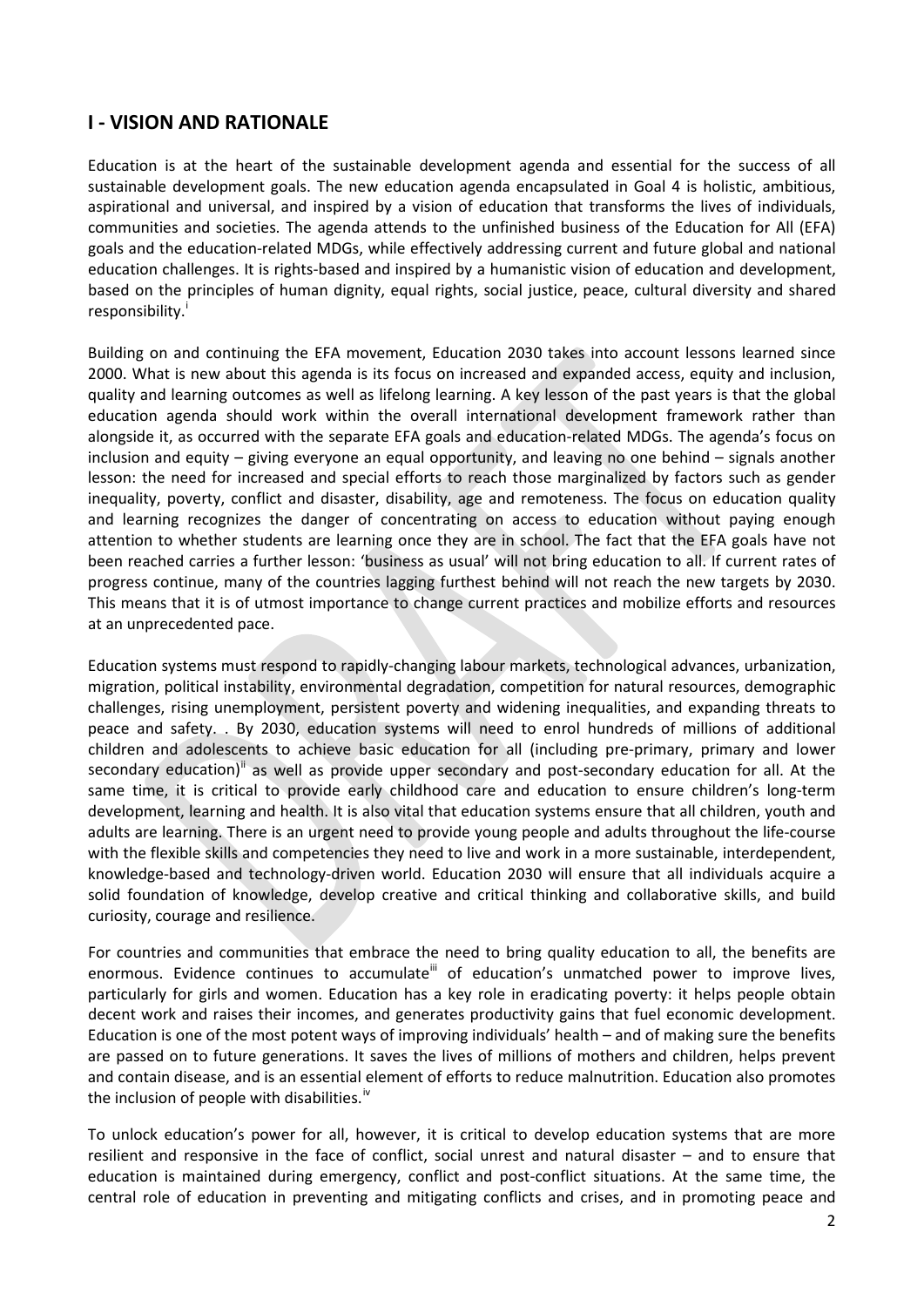democracy, human rights, reconciliation and social cohesion, must be recognized. More generally, education is crucial in enhancing global citizenship, tolerance and civic engagement, and sustainable development. Education facilitates intercultural dialogue and the recognition of cultural diversity, which are vital for achieving social cohesion.

## **Fundamental principles**

The principles informing this Framework are drawn from international agreements, including Article 26 of the Declaration of Human Rights<sup>[v,](#page-27-4)</sup> the Convention against Discrimination in Education, <sup>[vi](#page-27-5)</sup> the Convention of the Rights of the Child, withe International Covenant on Economic, Social and Cultural Rights, will and the Convention on the Elimination of All Forms of Discrimination against Women.<sup>[ix](#page-27-8)</sup>

- **Education is a fundamental human right and an enabling right.** To fulfil this right, countries must ensure universal access to inclusive and equitable quality education and learning, which should be **free and compulsory**. Education shall be compulsory and free at the primary education level, and progressively free at the secondary and higher education levels. Education shall aim at the full development of the human personality and promote understanding, tolerance, friendship and peace.
- Education is a public good, of which the State is the duty bearer. Education is a shared societal endeavour, which implies an inclusive process of public policy formulation and implementation. Civil society, teachers, the private sector, communities, families, youth and children all have important roles in realizing the right to quality education. The role of the State is essential in regulating standards and norms.<sup>[x](#page-27-9)</sup>
- **Gender equality** is inextricably linked to the right to education for all. Achieving gender equality requires a rights-based approach that ensures that female and male learners both not only gain access to and complete education cycles, but are empowered equally in and through education.

## **II. GOAL, TARGETS AND INDICATORS**

## **Overarching goal**

## "**Ensure inclusive and equitable quality education and promote lifelong learning opportunities for all**"

The overarching Sustainable Development Goal for education expresses the new key features of Education 2030, which underpin this Framework for Action:

Ensure **access** to quality education for all children and youth to at least 12 years of publicly-funded primary and secondary schooling, of which at least 9 years should be compulsory and free as well as access to quality non-formal education for out-of-school children and the provision of learning opportunities to develop functional literacy and numeracy for youth and adults and foster their full participation as active citizens. Provision of at least one year of free and compulsory quality pre-primary education should also be ensured.

Ensure **equity and inclusion** so that everyone has an equal opportunity to obtain access to education and to learn. Therefore this agenda pays particular attention to vulnerable groups who are disadvantaged by factors such as gender, poverty, conflict or disaster, geographical location, ethnicity, language, age or disability.

An integral part of the right to education is ensuring that education is of **good quality** and leads to relevant and effective learning outcomes at all levels and in all settings. Good quality education necessitates, at a minimum, that learners develop foundational literacy and numeracy skills as building blocks for further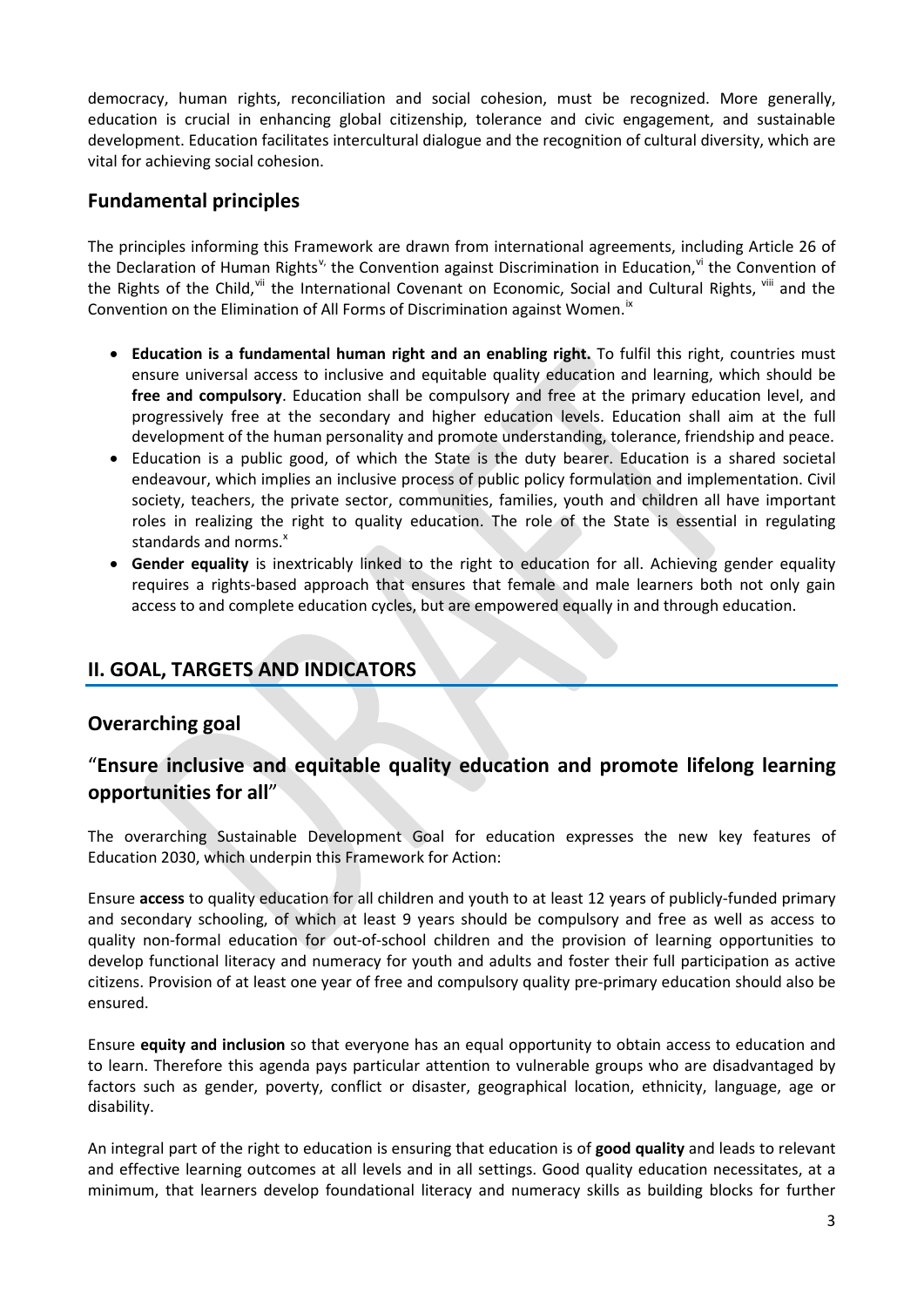learning as well as higher-order skills. This requires the development of relevant teaching and learning methods and content that meets the needs of all learners taught by well-qualified, adequately paid and motivated teachers using appropriate pedagogical approaches, as well as the creation of safe, healthy, gender-responsive, inclusive and adequately resourced environments that encourage and facilitate learning.

The right to education begins at birth and continues throughout life; therefore the concept of **lifelong learning[xi](#page-27-10)** guides Education 2030. Beyond formal schooling, flexible lifelong and broad learning opportunities should be provided through non-formal pathways and through stimulating informal learning.

## **Strategic approaches for Education 2030**

A set of strategic approaches (outlined below) are recommended to better inform actions to meet the challenges of delivering on a vastly more ambitious universal goal and agenda, and to monitor progress. In addition, indicative strategies specific to each of the targets are described under each target. It should be noted that these evidence-based strategies are nevertheless quite generic and will require appropriate adaptation to different contexts.

#### **Strengthening policies, plans, legislation and systems**

International human rights instruments (agreements, charters, protocols, treaties, conventions and declarations)[4](#page-5-0) have established a solid international normative framework for the right to education without discrimination or exclusion. Multi-stakeholder participatory reviews led by governments should be undertaken to review and institute measures to fulfil their obligations, and to ensure strong national legal and policy frameworks that lay the foundation and conditions for the delivery and sustainability of good quality education. Furthermore, to ensure quality education systems and conditions for effective education outcomes, governments should institute appropriate governance and accountability mechanisms, quality assurance, information systems, financing procedures and mechanisms, and system and institutional management arrangements. **Innovation and information and communication technologies (ICTs)** must be harnessed to strengthen education systems, knowledge dissemination, information access, quality and effective learning, and more efficient service provision.

#### **Emphasizing equity, inclusion and gender equality**

**Cross-sector policies and plans** should be developed or improved to address the social, cultural and economic barriers that deprive millions of children, youth and adults of education and quality learning. This must include changes in education content, approaches, structures and **funding strategies** to address the situation of groups of excluded children, youth and adults (e.g. girls, children with disability, ethnic and language minorities, the poorest, etc.). Strategies may include: elimination of cost barriers through cash transfer programmes; provision of school meals/nutrition and health services; second chance/re-entry programmes; inclusive school facilities; teacher training on inclusive education; and language policies to address exclusion. In order to measure marginalization in education, to set targets for reducing inequity and to monitor progress towards these targets, all countries should collect, analyze and use **disaggregated data** broken down by the specific characteristics of a population group.

To ensure **gender equality**, education systems must also act explicitly to remove gender bias and discrimination resulting from social attitudes and practices and economic status. Governments and partners need to put in place gender-sensitive measures, with attention to curricular, teacher training and monitoring processes to ensure that teaching and learning has an equal impact on girls and boys, women

<span id="page-5-0"></span> <sup>4</sup> Definition of key terms used in the UN Treaty Collection http://treaties.un.org/Pages/Overview.aspx?path=overview/ definition/page1\_en.xml#agreements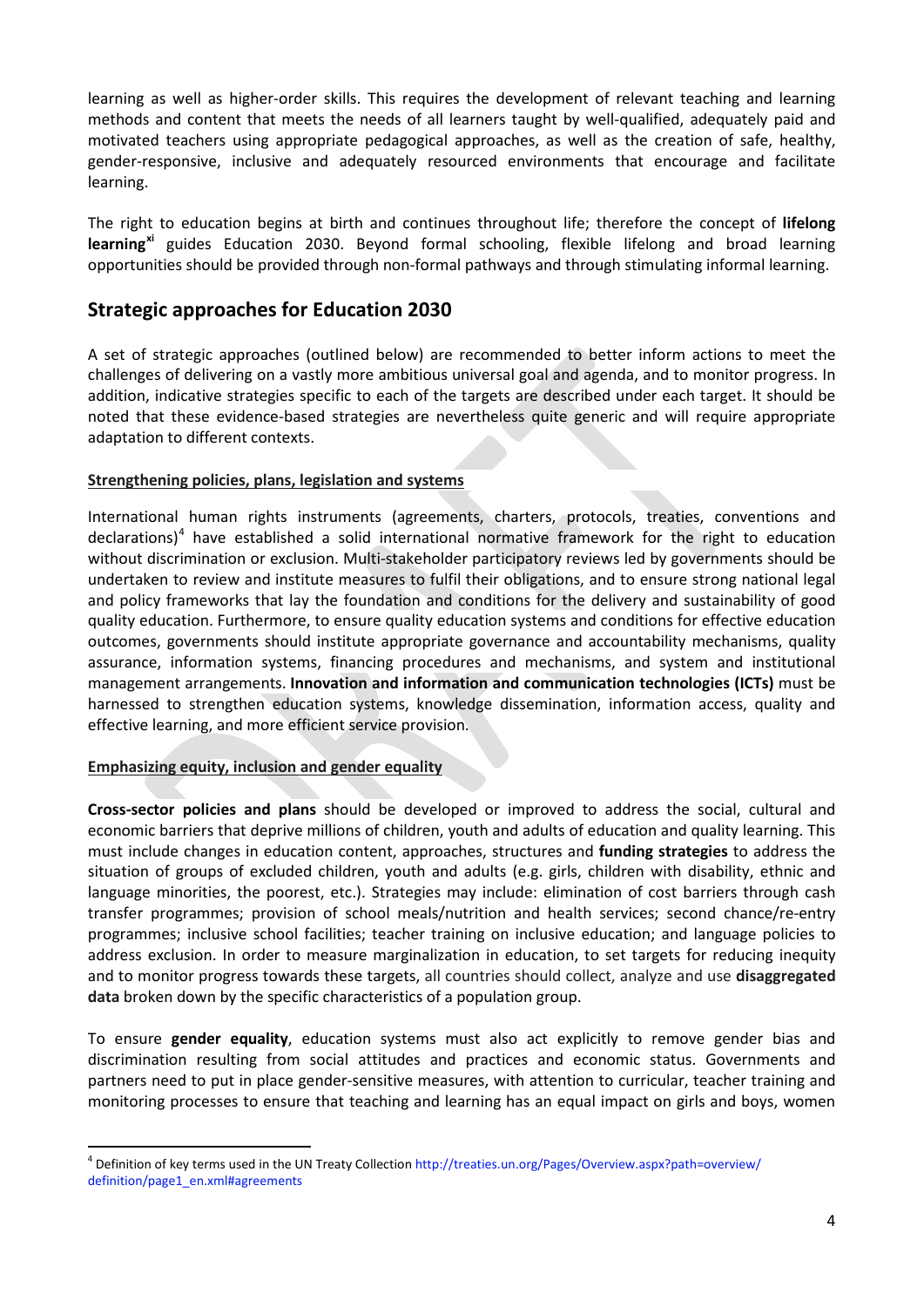and men. Special measures should be put in place to ensure the personal security of girls and women in and on the journey to and from education institutions.

#### **Focusing on quality and learning**

Increasing access must be accompanied by measures to improve the quality and relevance of education and learning. Education institutions and programmes should be adequately and equitably resourced, with safe, environmentally-friendly and easily-accessible facilities; sufficient numbers of qualified and professionally-trained, well-supported and adequately remunerated teachers using learner-centred, active and collaborative pedagogical approaches; and books, other learning materials and technologies that are context-specific, cost-effective and available to all learners-children, youth and adults. Teacher policies and regulations should be in place to ensure a sufficient number of qualified, well-motivated teachers who are equitably and efficiently deployed across the whole education system. Systems and practices for assessment of learning that include evaluation of environments, processes and outcomes should be instituted or improved. Learning outcomes must be well-defined in cognitive and non-cognitive domains, and continually assessed as an integral part of the teaching and learning process.

#### **Promoting lifelong learning**

Beginning at birth, lifelong learning should be embedded in education systems through institutional strategies and policies, adequately resourced programmes, as well as robust partnerships at the local, regional, national and international levels, to ensure opportunities for all age groups including adults. Special measures are needed to address the needs of adult learners and millions of children, youth and adults who remain illiterate. To ensure the acquisition of new knowledge and skills, countries should institutionalize mechanisms and processes to assess the quality and quantity of the skills available and ensure that curricula and education and training systems are responsive to the needs of the labour market and society. Cross-sector approaches traversing education, science and technology, family, employment, industrial and economic development, migration and integration, citizenship, social welfare and public finance policies should be used.

#### **Addressing education in emergency situations**

Natural hazards as well as conflicts and instability and the resulting internal and cross-border displacement, are major barriers towards attaining education for all. The failure to prioritize education in humanitarian response renders entire generations uneducated, disadvantaged and unprepared to contribute to the social and economic recovery of their country or region. Countries must, therefore, institute measures to ensure a safe and protective educational environment, and education institutions/schools should be respected and protected as zones of peace. Schools – and the routes to and from them – must be free from attack, including forced recruitment, kidnapping and sexual violence. Actions must be taken to end impunity for persons and armed groups and forces that attack schools, students, teachers and humanitarian aid workers.

Emergency preparedness and response should be integrated into national crisis-sensitive sector plans. The capacity of governments and civil society should be enhanced to rapidly assess educational needs in contexts of crisis and post-conflict for children and adults, to restore learning opportunities. Countries should use the opportunity to 'build back' better, towards safer and more equitable educational systems and structures, which allow often-excluded groups such as girls, adolescents, disabled children, refugees and internally displaced people to attend school. Attention is also needed to building resilient education systems based on the principles of prevention, preparedness and response. Systems and capacity development for Disaster Risk Reduction (DRR), peace education, climate change adaptation and emergency preparedness and response are needed at the school, community, sub-national, national and regional levels. To ensure such a comprehensive approach, increased funding for education in emergencies and more effective links between humanitarian and development policy and financing are required.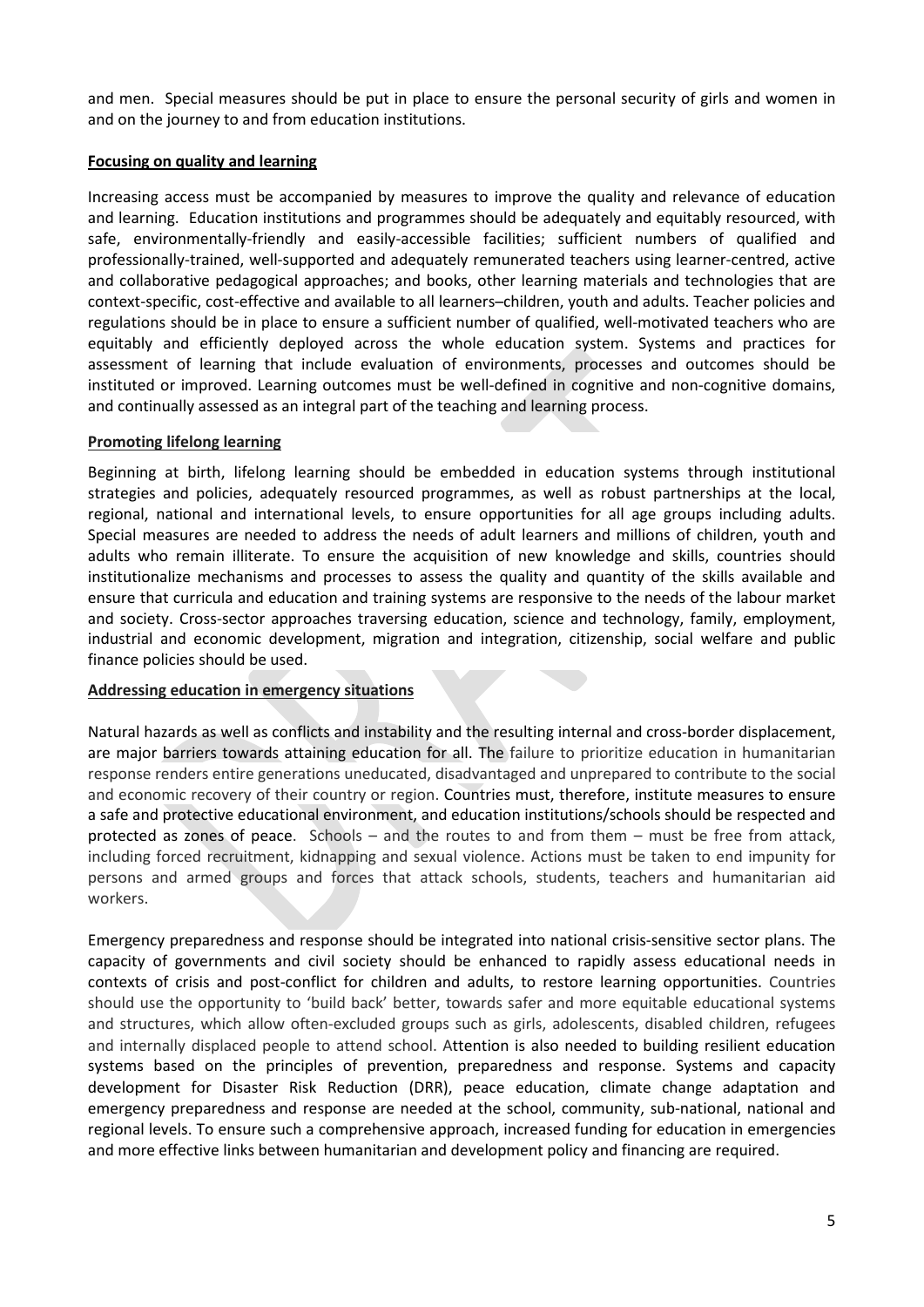## **Global targets and specific strategic options**

The **targets** of Education 2030 are specific and measurable, and contribute directly to the achievement of the overarching goal. They spell out a global level of ambition that should encourage countries to strive for accelerated progress. Countries are expected to translate these into achievable national targets based on their educational priorities, national development strategies and plans, the ways in which their education systems are organized, their institutional capacity and the availability of resources. This will require establishing appropriate intermediate benchmarks (e.g. for 2020 and 2025) through an inclusive process, with full transparency and accountability, engaging all partners so that there is a strong sense of national ownership and understanding. Intermediate benchmarks can be set for each target to serve as quantitative goalposts to review global progress vis-à-vis the longer-term goals. Such intermediate benchmarks will be indispensable for addressing the accountability deficit associated with longer-term targets.

**Target 4.1:** By 2030, ensure that all girls and boys complete free, equitable and quality primary and secondary education leading to relevant and effective learning outcomes.

Despite significant progress since 2000, an estimated 58 million children of primary school age and 63 million adolescents of lower secondary school age – of whom girls remain the majority – are still out of school. <sup>[xii](#page-27-11)</sup> In addition, many of those in school are not acquiring basic knowledge and skills. At least 250 million primary school-aged children, more than 50% of whom have spent at least four years in school, are not able to read, write or count well enough to meet minimum learning standards. [xiii](#page-27-12)

Publicly-funded primary and secondary education of at least 12 years should be provided to all, regardless of gender, ethnicity, disability, income level, language or geographical location. Of key importance is that at least the first nine years of schooling, consisting of primary and lower secondary education, are free and compulsory. Upon completion of the full cycle of primary and secondary education, all children should have achieved an array of relevant learning outcomes as defined by and measured against national curricula and official standards, including subject knowledge and cognitive and non-cognitive skills that enable children to develop to their full potential. Xiv

Effective and relevant learning outcomes can only be achieved through the provision of good quality inputs and instructional processes that enable all learners to acquire relevant knowledge, skills and competencies. Equally important is the equity dimension: policies should be established to address the uneven distribution of learning across regions, households, ethnic or socio-economic groups and, most importantly, in diverse schools and classrooms. In multilingual contexts, children should receive their initial instruction in their first language. Addressing inequalities in provision and in quality education outcomes requires a deeper understanding of teaching and learning in a given learning environment.

Moreover, there is a need for shared understandings and viable strategies to measure learning in ways that ensure that all children and youth, regardless of their circumstances, receive a good quality education. Such understandings can best be cultivated through improved availability of systematic, reliable and updated data, and information obtained through formative and/or continuous (classroom-based) assessments and summative assessments. Finally, quality also requires systems for managing teachers, governance, accountability mechanisms and strong public financial management.

#### **Strategy options:**

- Put in place policies and legislation that guarantee at least 12 years of free primary and secondary education, of which at least nine years are compulsory.<sup>[xv](#page-27-14)</sup>
- Provide alternative modes of learning for children and adolescents who are not in school at both primary and secondary levels, and put in place equivalency and bridging programmes, recognized and accredited by the state, to ensure flexible learning in both formal and non-formal settings.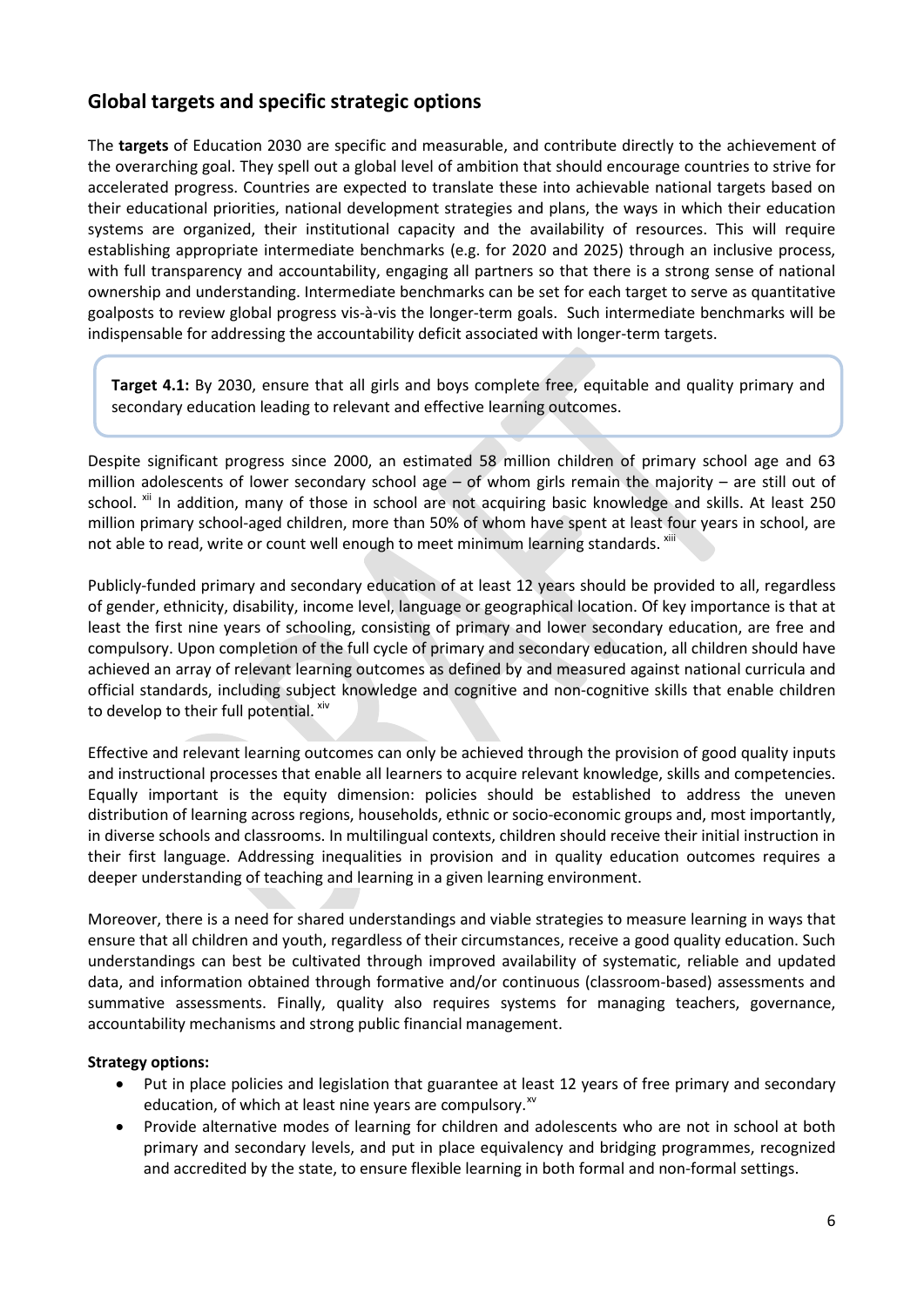• Develop more robust, comprehensive assessment systems to assess learning outcomes at critical points including the end of primary and lower secondary schooling, reflecting both cognitive and non-cognitive skills. These should include (but not be limited to) foundational reading, writing and numeracy skills. Design formative assessments as an integral part of the teaching and learning process, with a direct link to pedagogy.

**Target 4.2:** By 2030, ensure that all girls and boys have access to quality early childhood development, care and pre-primary education so that they are ready for primary education.

Beginning at birth, early childhood care and education (ECCE) lays the foundation for children's long-term development, well-being and health. ECCE builds the competencies and skills that enable people to learn throughout life and to earn a livelihood. Investments in young children, particularly those from marginalized groups, yield the greatest long-term impact in terms of developmental and educational outcomes. <sup>[xvi](#page-27-15)</sup> ECCE also enables early identification of disabilities and children at risk of disability, which allows parents, healthcare providers and teachers to better plan for the needs of children with disabilities, minimizing developmental delays and improving learning outcomes. Since 2000, pre-primary education enrolment has increased by almost two-thirds and the gross enrolment ratio is projected to increase from 35% in 2000 to 58% in 2015.<sup>[xvii](#page-27-16)</sup> Despite this progress, young children in many parts of the world do not receive the care and education that would allow them to develop their full potential.

ECCE includes adequate health and nutrition, stimulation within the home, community and school environments, protection from violence, and attention to cognitive, linguistic, social, emotional and physical development. It is in the first few years of life that the most significant brain development occurs, and that children begin to engage in intensive meaning-making of the self and surrounding world, building the very basics for being healthy, caring, competent and contributing citizens. ECCE supports children's well-being and progressive preparation for primary school entry, an important transition that is often accompanied by increasing expectations of what children should know and be able to do. 'Readiness for primary school' refers to the achievement of developmental milestones across a range of domains, including adequate health and nutritional status, and age-appropriate language, cognitive, social and emotional development. To achieve this, it is important that high quality and holistic ECCE for all ages, including at the very least one year of compulsory and free quality pre-primary education, be provided. In addition, it is critical that children's development and learning be monitored from an early stage at an individual and system level. It is equally important that schools be ready for children and able to provide the developmentally-appropriate teaching and learning opportunities that yield the greatest benefits for young children.

#### **Strategy options:**

- Put in place policies and legislation that guarantee the provision of at least one year of compulsory and free quality pre-primary education.
- Put in place integrated multi-sectoral ECCE policies and strategies, supported by coordination among ministries responsible for nutrition, health, social and child protection, water/sanitation, justice and education, and secure adequate resources for implementation.
- Design and implement inclusive, accessible and integrated programmes and services of good quality for early childhood, covering health, nutrition, protection and education needs, especially for children with disabilities, and support families as children's first caregivers and teachers.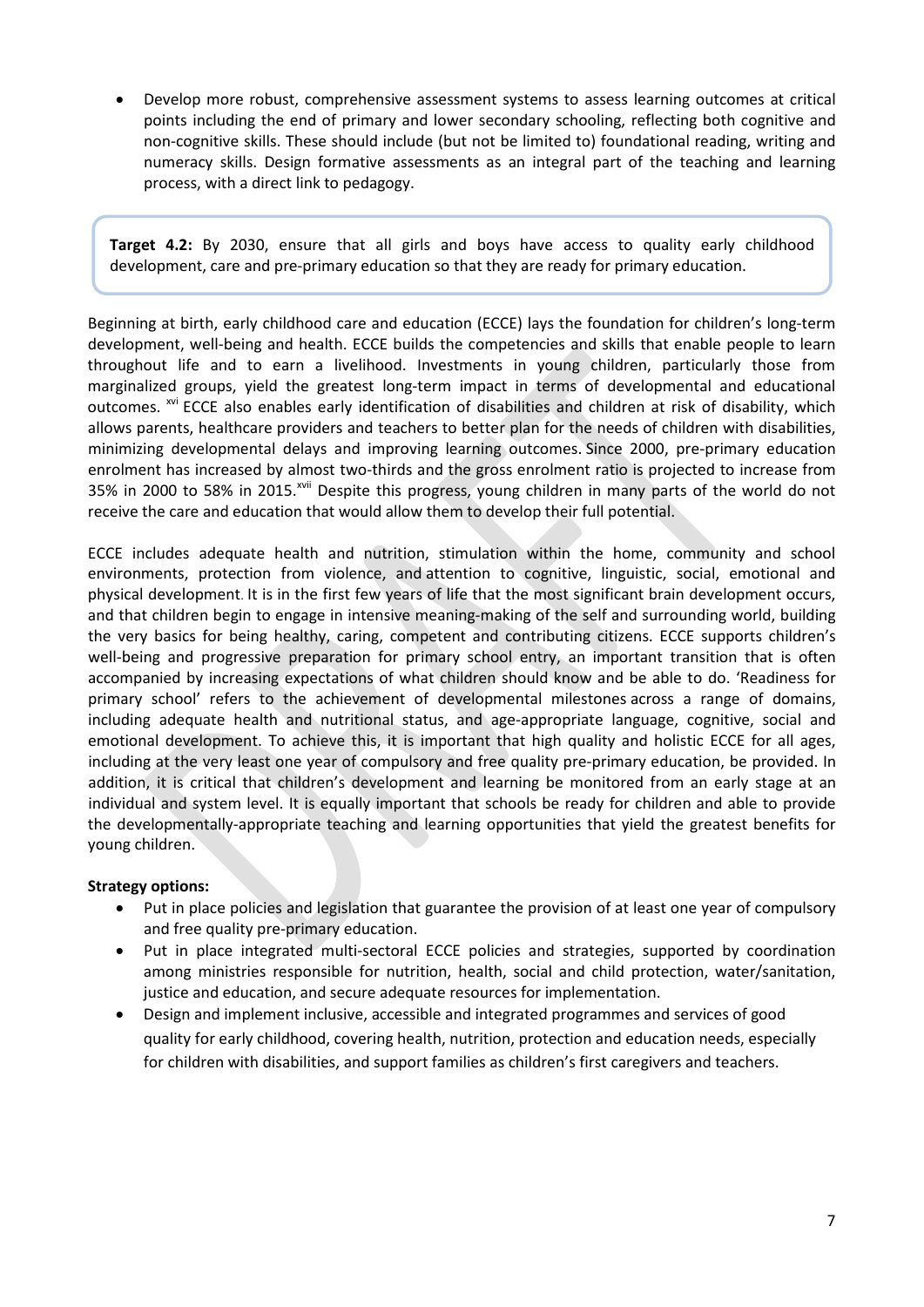**Target 4.3:** By 2030, ensure equal access for all women and men to affordable quality technical, vocational and tertiary education, including university.

**Target 4.4:** By 2030, increase by x% the number of youth and adults who have relevant skills, including technical and vocational skills, for employment, decent jobs and entrepreneurship.

Note: Targets 4.3 and 4.4 are discussed together as they are closely related and refer to the acquisition of *technical and work-related knowledge and skills through access to different levels of technical and vocational education and training (TVET) and higher education.*

Against a background of changing labour markets, growing unemployment, aging labour forces, migration and technological advancements, all countries are facing the need to develop people's knowledge and skills for decent work, entrepreneurship and life. Opportunities to access higher levels of learning are often insufficient, however, particularly in least developed countries, which has resulted in a knowledge gap with serious consequences for social and economic development. In many countries, education and training policies are also expected to address rapidly-changing needs for youth and adults to improve their skills and learn new skills.

TVET is provided at different levels of education. In 2012, its share of upper secondary education enrolment stood at around 23%. A number of countries have taken steps to expand vocational education, particularly at the short-cycle tertiary level (ISCED level 5). There has been a rapid expansion in tertiary education, with total enrolment r[i](#page-27-17)sing from 100 million in 2000 to 196 million in 2012.<sup>xviii</sup> However, there are large gender disparities in accessing tertiary education, with disadvantages for females in low income countries and for males in high income countries. Consequently, it is imperative to increase and diversify learning opportunities and to reduce barriers to technical and vocational education and training (TVET) and tertiary education, including university, and to provide lifelong learning opportunities for youth and adults. Beyond mastering work-specific skills, demand is increasing for high-level cognitive and interpersonal skills, including information processing, critical thinking and problem solving. $x^{xx}$ 

To respond to these challenges, appropriate strategies need to be developed to better link TVET with the world of work both in the formal and informal sectors, to build learning pathways between different education streams, and to facilitate the transition between school and work. TVET systems must recognize and value skills acquired through experience or in non-formal and informal settings, including in the workplace and through the Internet. Promoting lifelong learning requires a sector-wide approach encompassing formal, non-formal and informal learning as well as the creation of learning opportunities for people of all ages, and specifically adult learning, education and training opportunities.

A key challenge is to expand equitable access to TVET and tertiary education while ensuring quality. Online and distance learning are critical to meeting this need. Another challenge is the increasing mobility of learners and workers, and the flow of students moving abroad in search of academic credentials. As a consequence, the comparability, recognition and quality assurance of qualifications has become a growing area of concern, in particular in countries where administrative systems are weak.

A well-established, properly-regulated tertiary education system supported by technology can increase access, equity, quality and relevance, and narrow the gap between what is taught at tertiary education institutions and what economies and societies demand. As well as imparting job skills, tertiary education plays a vital role in creating and disseminating knowledge for social and cultural development. Through its research function, in many countries it underpins the development of analytical capacities that enable local solutions to be found for local problems. It is critical to evaluate impacts and outcomes of TVET and tertiary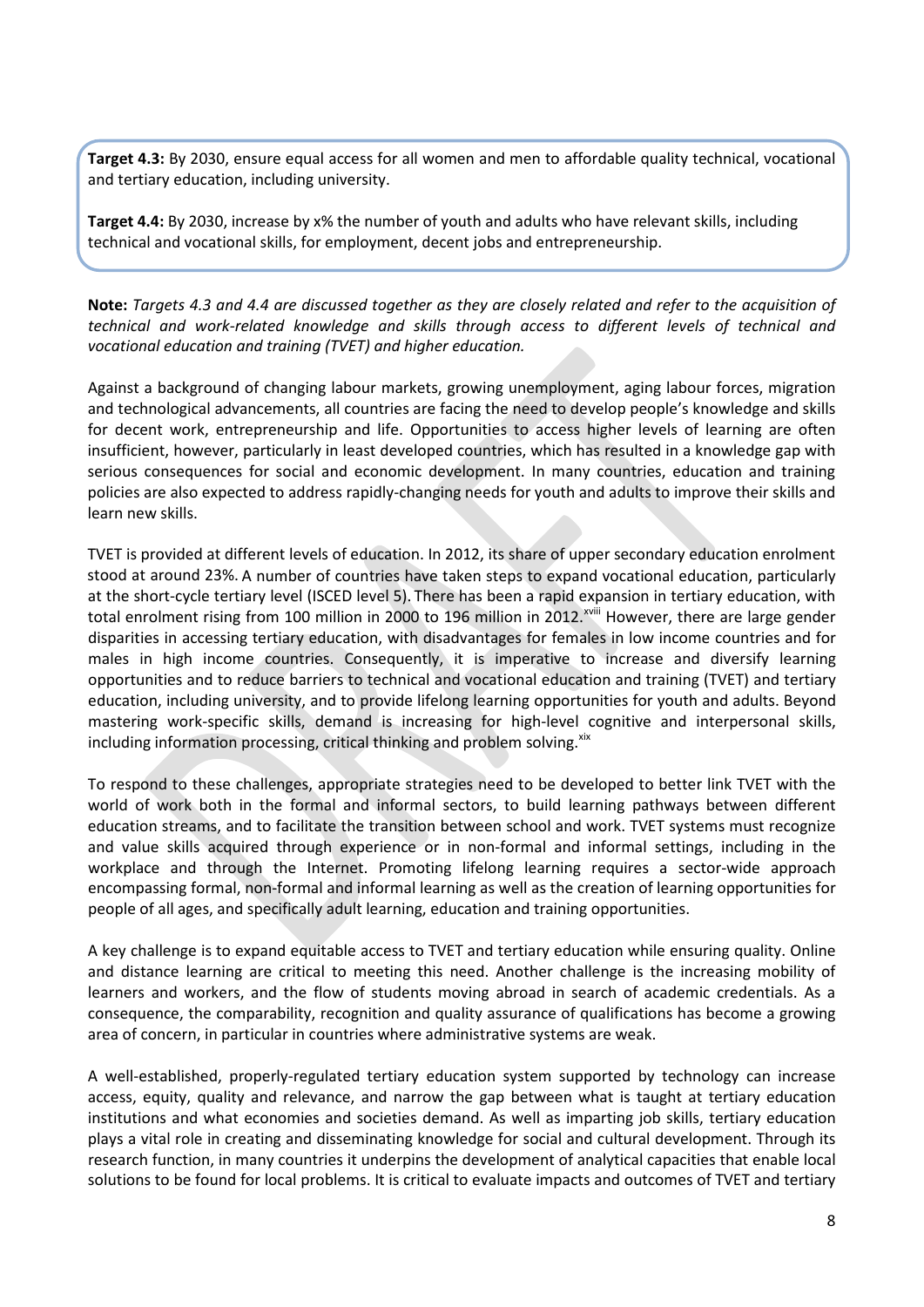education policies and programmes, and to collect data on the transition from learning to the world of work and on the employability of graduates, paying attention to disparities.

#### **Strategy options:**

- Develop evidence-based national policies and plans that treat TVET and tertiary education holistically, reduce disparities and respond to changing labour market needs.
- Develop cross-sectoral TVET policies and effective partnerships, in particular between the public and private sectors, and include employers and unions in implementation, monitoring and evaluation, to keep pace with changing contexts and remain relevant.
- Ensure that curricula include both work-related skills and transferable skills, including entrepreneurial and ICT skills.
- Ensure transparent, efficient TVET quality assurance systems and qualifications frameworks.
- Promote flexible learning in both formal and non-formal settings; enable learners to accumulate and transfer credit for levels of achievement and recognize, validate and accredit prior learning; establish appropriate bridging programmes and reduce barriers to access; and promote opportunities for young people and adults of all ages to improve and adapt their skills, with particular attention to gender equality and vulnerable groups.
- Strengthen international cooperation in developing cross-border tertiary education programmes, including within the framework of global and regional conventions on the recognition of higher education qualifications, to support increased access, better quality assurance and capacity development.

**Target 4.5:** By 2030, eliminate gender disparities in education and ensure equal access to all levels of education and vocational training for the vulnerable, including persons with disabilities, indigenous peoples and children in vulnerable situations.

Despite overall progress in enrolling more girls and boys in primary school, insufficient attention has been paid to eliminating inequalities in education at all levels. For example, the probability that children from the poorest 20% of households in low and middle income countries do not complete primary school is more than five times as high as that of children from the richest 20%.<sup>[xx](#page-27-19)</sup> In addition, poverty tends to exacerbate other factors of exclusion, for example by widening gender gaps.

Gender inequality is of particular concern. Only 69% of countries are projected to achieve gender parity in access at the primary level – enrolling equal numbers of girls and boys – and 48% at the secondary level by  $2015.^{xxi}$  $2015.^{xxi}$  $2015.^{xxi}$  While gender parity is useful as a measurement of progress, more effort is needed to ensure gender equality – a more ambitious goal, meaning that all girls and boys, women and men have equal opportunity to enjoy basic education of high quality, achieve at equal levels and enjoy equal benefits from education. Adolescent girls and young women living in poor and remote rural areas, who may be subject to gender-based violence, child marriage, early pregnancy and a heavy load of household chores, require special attention. There are also contexts in which boys are disadvantaged. Gender inequalities in education often mirror prevailing gender norms and discrimination in the broader society, so policies aimed at overcoming such inequalities are more effective when they are part of an overall package that also promotes health, justice, good governance and freedom from child labour. Other vulnerable groups that require particular attention include the disabled, indigenous peoples and ethnic minorities, and the poor.

Many children's education opportunities are shattered by conflict, epidemics and natural disaster. Around 36 % of the world's out-of-school children live in conflict-affected areas, up from 30% in 2000. [xxii](#page-27-21) It is crucial to maintain education during emergency, conflict, post-conflict and post-disaster situations, and to address the educational needs of internally displaced persons (IDPs) and refugees. At the same time, the important role of education in preventing and mitigating conflict, disaster and disease is recognized. In addition to the measures suggested for ensuring that equity, inclusion and gender equality are embedded in all education targets, the following strategies are proposed: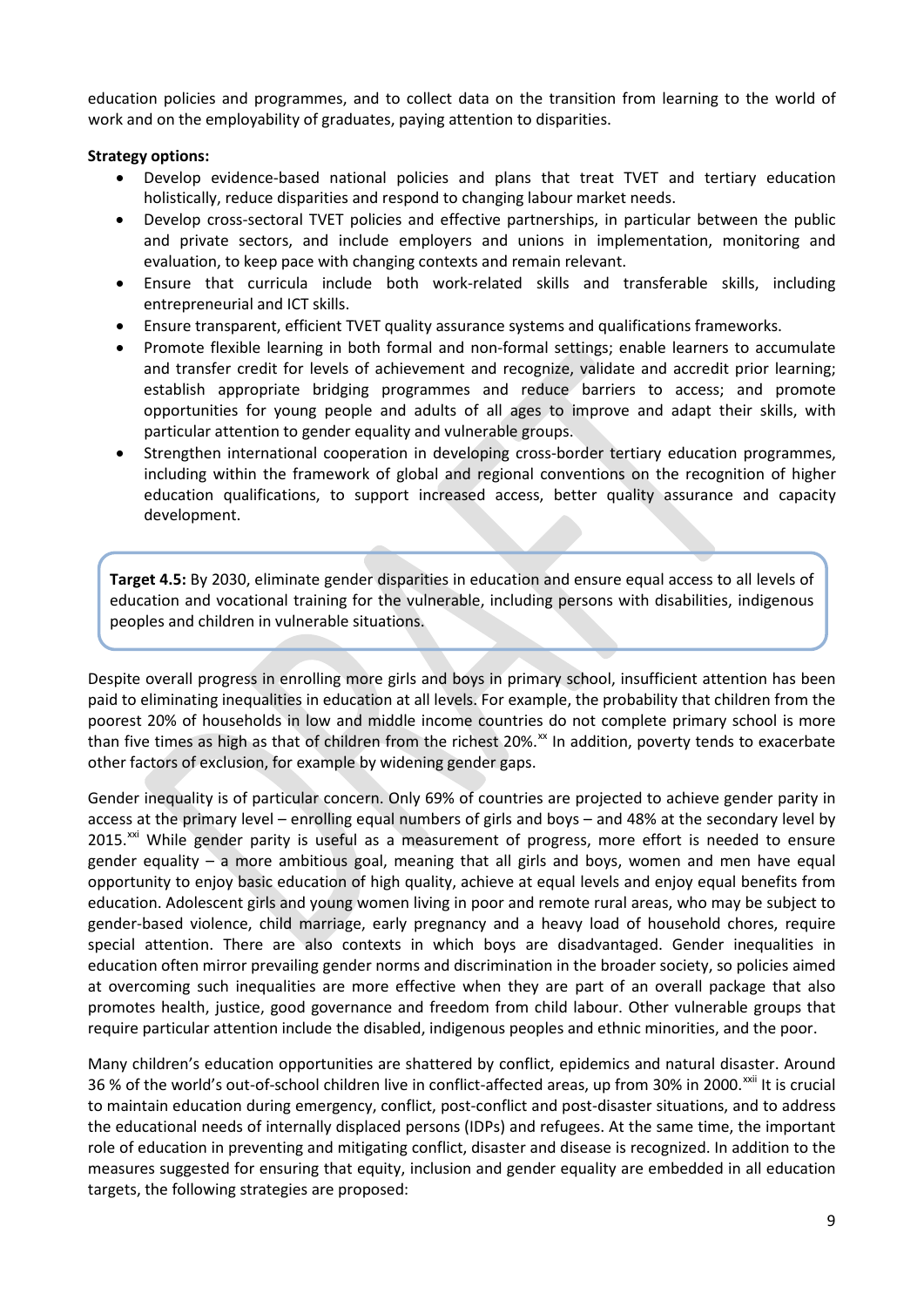#### **Strategy options:**

- Identify, monitor and improve girls' and women's access to quality education, as well as their level of participation, achievement and completion. In contexts where boys are disadvantaged, they should be the focus of targeted action.
- Ensure that education policies, sector plans and budget planning include relevant risk assessment, preparedness and response to emergency situations for education, and initiatives that respond to the education needs of children, youth and adults affected by disaster, conflict, displacement and epidemics, including IDPs and refugees. Support existing sub-regional and regional mechanisms and strategies that meet the educational needs of IDPs and refugees.
- Review education sector plans, budgets, curricula and textbooks<sup>xxiii</sup> to ensure that they are free of gender stereotypes and promote equality, non-discrimination and human rights.
- Ensure use of multiple sources of data and information, including from Education Management Information Systems and relevant school and household surveys, to facilitate monitoring of social exclusion in education. The World Inequality Database on Education (WIDE) serves as an example of how such information could be made available to inform action.<sup>[xxiv](#page-27-22)</sup>

**Target 4.6:** By 2030, ensure that all youth and at least x% of adults, both men and women, achieve literacy and numeracy.

Literacy is part of the right to education and a public good. It is at the core of basic education and an indispensable foundation for independent learning.<sup>[xxv](#page-27-23)</sup> The benefits of literacy, in particular for women, are sk[i](#page-27-25)lls they need to fully participate in society.<sup>xxvii</sup> Adults with poor literacy skills face multiple sources of well documented. They include greater participation in the labour market, delayed marriage, and improved child and family health and nutrition; these, in turn, help reduce poverty and expand life opportunities. But improving youth and adult literacy remains a global challenge. Worldwide, 781 million adults (aged 15 and over), of whom two-thirds are women, are unable to read and write.<sup>[xxvi](#page-27-24)</sup> Low literacy skills are a concern globally, including in middle and high income countries. About 20% of adults in Europe lack the literacy disadvantage. They are more likely to be unemployed, and those who are employed receive lower wages. They find it more difficult to make use of opportunities in society and to exercise their rights. They are also more likely to be in poor health.

By 2030, all young people (aged 15-24) and adults across the world should have achieved relevant and recognized proficiency levels of functional literacy and numeracy skills<sup>xxviii</sup> that are equivalent to levels achieved at successful completion of basic education. The principles, strategies and actions for this target are underpinned by a contemporary understanding of literacy not as a simple dichotomy of 'literate' versus 'illiterate,' but as a continuum of proficiency levels. XXIX The required levels, and how people apply reading and writing skills, depend on specific contexts. Consequently, literacy programmes and methodologies should respond to the needs and contexts of learners, including through the provision of context-related bilingual and intercultural literacy programmes within the framework of lifelong learning. ICTs, particularly mobile technologies, hold great promise for accelerating progress towards this target.

#### **Strategy options:**

- Institute a sector-wide and multi-sectoral approach for formulating and planning literacy policy and budgeting, by strengthening collaboration and coordination among ministries as well as with civil society, the private sector and bilateral and multilateral partners, supporting decentralized provision in practice.
- Ensure that literacy programmes are of high quality and tailored to the needs and based on the previous knowledge and experience of the learners, paying close attention to culture, language, social and political relationships and economic activity, with particular attention to girls and women and vulnerable groups.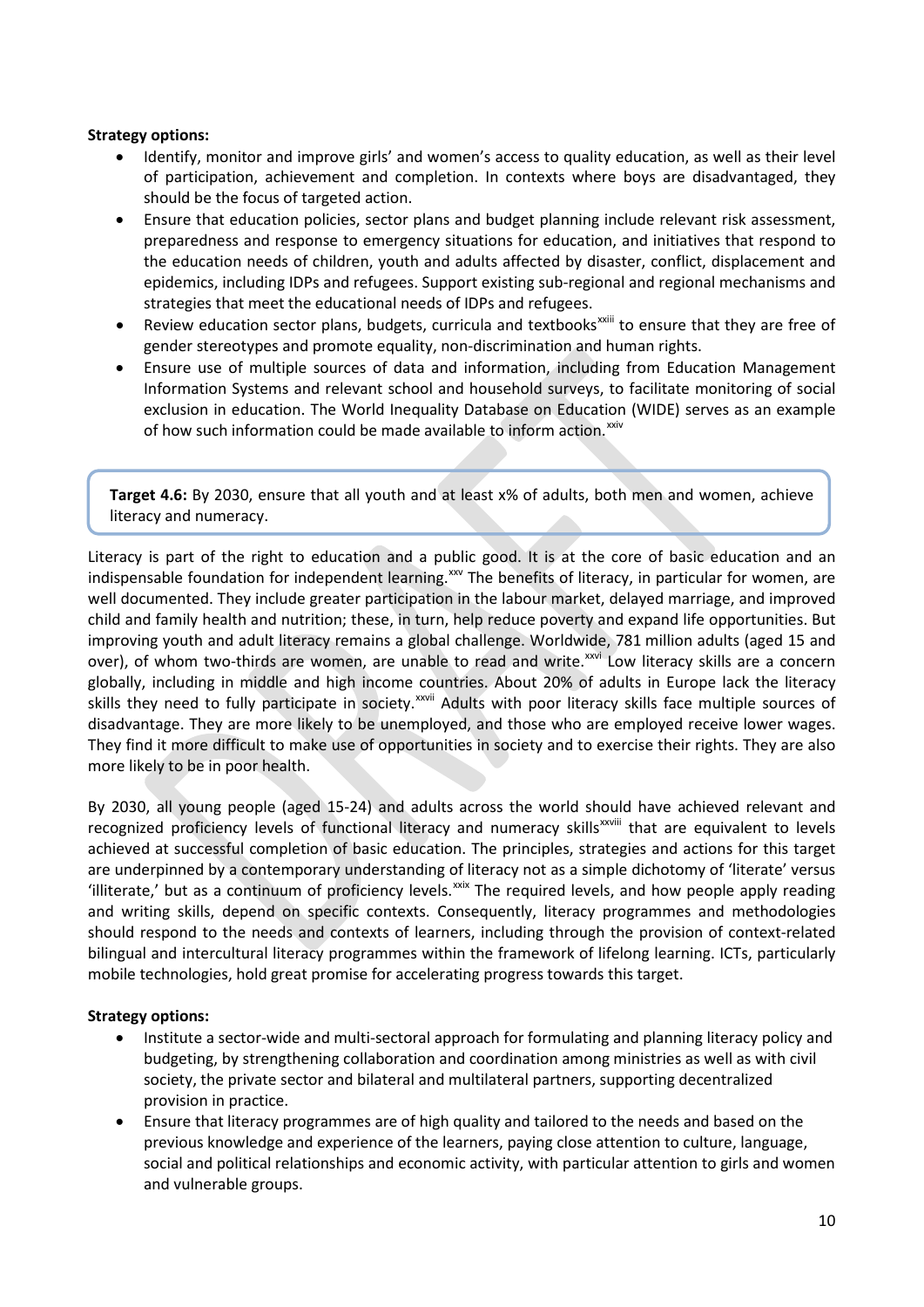- Develop a literacy assessment framework and tools to evaluate proficiency levels. This will require defining proficiency across different contexts.
- Establish a system to collect, analyze and share relevant and timely data on literacy levels and literacy needs, disaggregated by gender and other indicators of marginalization.

**Target 4.7:** By 2030, ensure all learners acquire knowledge and skills needed to promote sustainable development, including among others through education for sustainable development and sustainable lifestyles, human rights, gender equality, promotion of a culture of peace and non-violence, global citizenship, and appreciation of cultural diversity and of culture's contribution to sustainable development.

In a globalized world with unresolved social, economic and environmental challenges, education that helps build peaceful and sustainable societies is essential. Education systems seldom fully integrate such transformative approaches, however. It is vital therefore to give a central place in Education 2030 to strengthening education's contribution to the fulfilment of human rights, peace, responsible citizenship, gender equality, sustainable development and health.

The content of such education – which includes themes such as comprehensive sexuality education, respect for cultural diversity and intercultural dialogue – must be relevant, with a focus on both the cognitive and non-cognitive aspects of learning. The knowledge, skills, values and attitudes required by citizens to lead productive lives, make informed decisions, and assume active roles locally and globally in facing and resolving global challenges, can be acquired through education for sustainable development (ESD)<sup>[xxx](#page-27-27)</sup> and [i](#page-27-29)ntegrated ESD into relevant policies.<sup>xxxii</sup> global citizenship education (GCED),<sup>[xxxi](#page-27-28)</sup> which includes peace and human rights education as well as intercultural education and education for international understanding. While considerable progress has been made in recent years, only 50% of UNESCO's Member States indicate that they have, for example,

#### **Strategy options:**

- Develop policies and programmes to promote and bring ESD and GCED into the mainstream of formal, non-formal and informal education through system-wide interventions and pedagogical support. This includes implementing the Glob[a](#page-27-30)l Action Programme on ESD<sup>xxxiii</sup> and addressing themes such as climate change, sustainable livelihoods and responsible citizenship.
- Provide learners of both sexes and of all ages with opportunities to acquire, throughout life, the knowledge, skills, values and attitudes that are needed to build peaceful and sustainable societies.
- Ensure that education acknowledges the key role that culture plays in achieving sustainability, taking into account local conditions and culture as well as building awareness of cultural expressions and heritage, and their diversity.
- Support the development of more robust assessment systems for GCED and ESD to assess cognitive, socio-emotional and behavioural learning outcomes, using existing and proven tools when possible, identifying needs for the development of new tools and including a broad range of countries and regions.
- Promote education that fosters a culture of peace and non-violence, intercultural dialogue and understanding.

#### **Means of Implementation**

**Target 4.a:** By 2030, build and upgrade education facilities that are child, disability and gender sensitive and provide safe, non-violent, inclusive and effective learning environments for all.

This target addresses the need for adequate physical infrastructure and safe, inclusive environments that nurture learning for all, regardless of background or disability status.<sup>xxxi[v](#page-27-31)</sup> A quality learning environment is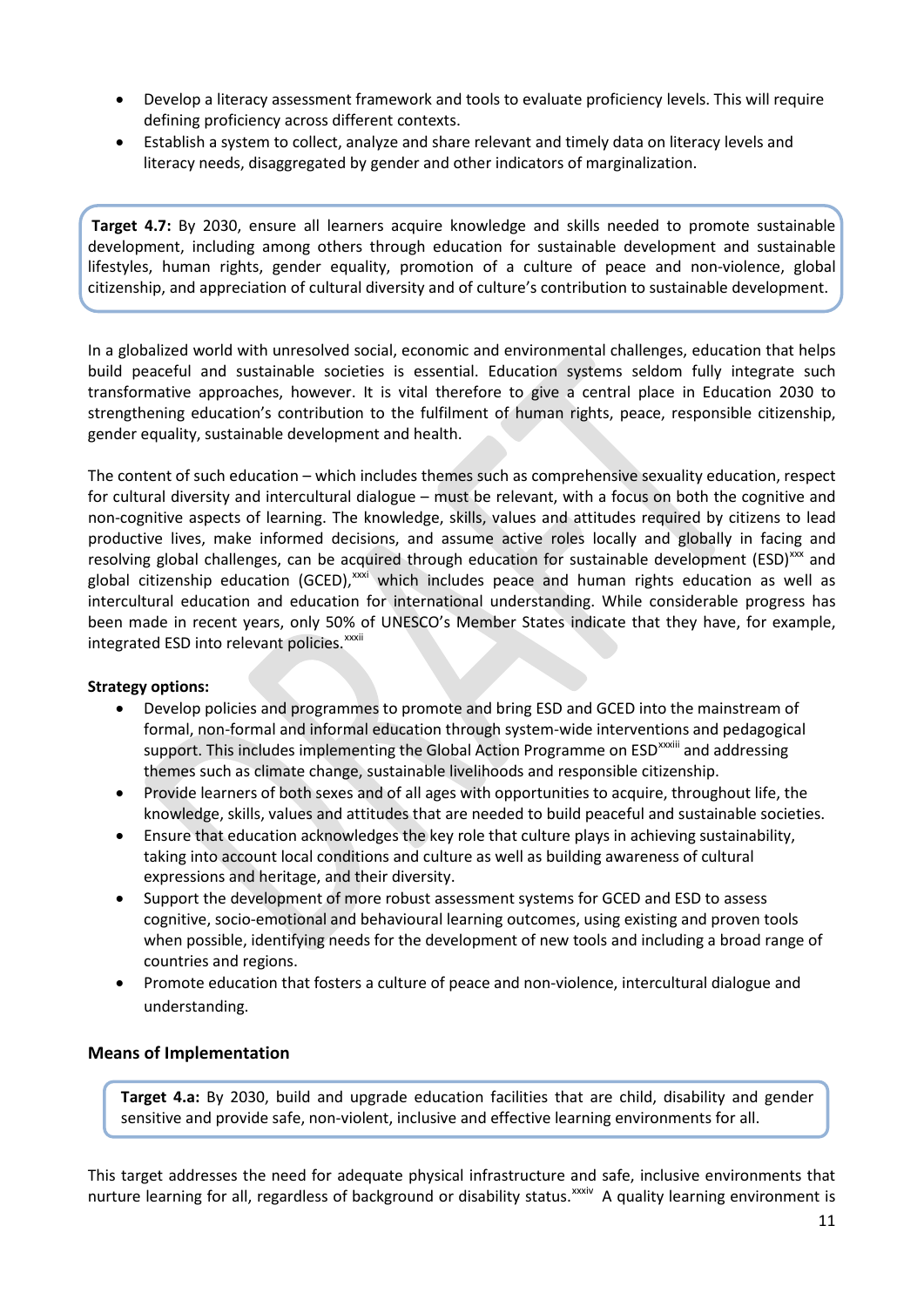essential to support all learners, teachers and other education personnel. It should be accessible to all and have adequate resources and infrastructure to ensure reasonable class sizes and provide sanitation facilities. Although the average percentage of primary schools with adequate sanitation coverage rose from 59% in 2008 to 68% in 2012 in 126 developing countries, only one in two schools met this standard in 52 of the least developed and other low income countries.<sup>[xxxv](#page-27-32)</sup>

Ensur[i](#page-27-33)ng that girls feel safe in their learning environments is key to continuing their education. XXXVI The around school every year.<sup>xxxv[i](#page-27-34)i</sup> In two-thirds of the countries in which there is gender disparity in lower secondary educat[i](#page-27-35)on, it is at the expense of girls.<sup>xxxviii</sup> Absence of private toilets, lack of access to sanitary onset of puberty makes girls more vulnerable to sexual violence, harassment, coercion and abuse. Schoolrelated gender-based violence is a significant barrier to girls' education. Many children are constantly exposed to violence in schools: an estimated 246 million girls and boys are harassed and abused in and pads and hygiene-related stigma when girls begin menstruating can harm their education, increasing their absenteeism rates and lowering their educational performance. Similarly, lack of attention to the rights and needs of children, youth and adults with disabilities severely limits their participation in education.

#### **Strategy options:**

- Institute comprehensive, multifaceted and cohesive policies that are gender- and disabilitysensitive, and promote norms and systems that ensure schools are safe and free from violence.
- Ensure that every institution has water, electricity, working toilets, adequate and safe classrooms, appropriate learning materials and technology, and is secure.
- Ensure that resources are allocated equitably between socio-economically advantaged and disadvantaged schools and learning centres.

**Target 4.b:** By 2020, expand by x% globally the number of scholarships for developing countries in particular LDCs, SIDS and African countries to enrol in higher education, including vocational training, ICT, technical, engineering and scientific programmes in developed countries and other developing countries.

Scholarship programmes can play a vital role in providing opportunities for young people and adults who would otherwise not be able to afford to continue their education. In 2010-2011, an average of US\$3.2 billion in aid was allocated annually to scholarships and student-imputed costs, equivalent to a quarter of total aid to education. xxxix [T](#page-27-36)his expenditure may be vital to strengthen the skills of the workforce in low income countries, but most of it benefits upper middle income countries. For example, the total funding in the form of scholarships and imputed student costs received annually by just five middle income countries was equivalent to the total amount of direct aid to basic education for all 36 low income countries in 2010–2011. Where developed countries offer scholarships to students from developing countries, this should not be considered to be part of the core aid programme.

In line with the Education 2030 focus on equity, scholarships should be transparently targeted at young people from disadvantaged backgrounds who have clear talent, merit and interest. Often scholarships are targeted at particular fields such as science, technology, engineering, ICT, teacher education and vocational programmes.

#### **Strategy options:**

- Mechanisms, programmes and policies for international scholarship programmes should reflect national development contexts, priorities and plans.
- Target all scholarship opportunities transparently at young women and men from disadvantaged backgrounds who have clear talent, merit and interest.
- Develop joint programmes between universities in the home country and the recipient country to motivate students to return home, as well as other mechanisms that prevent 'brain drain' – the emigration of highly trained people – and promote 'brain gain'.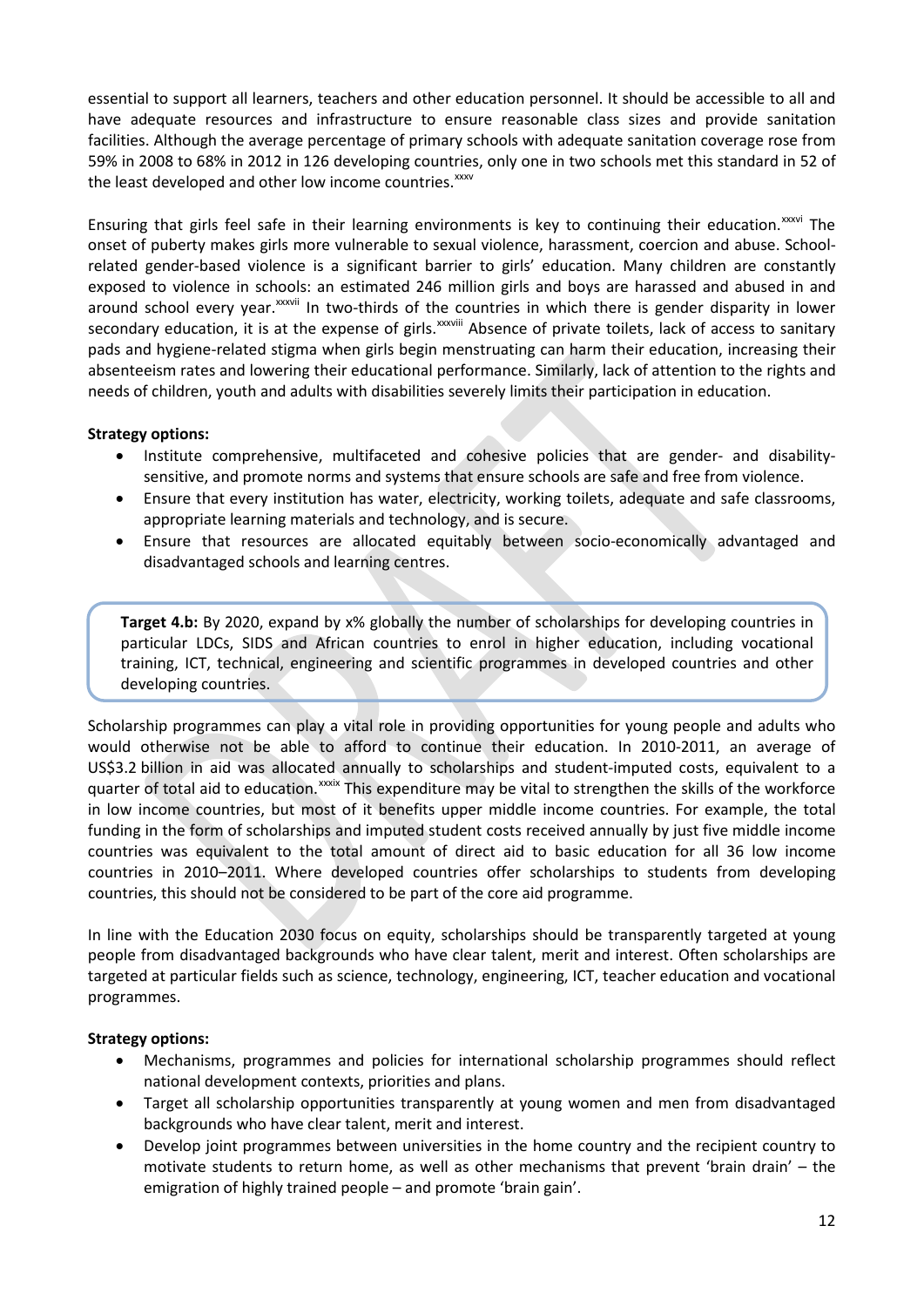**Target 4.c:** By 2030, increase by x% the supply of qualified teachers, including through international cooperation for teacher training in developing countries, especially LDCs and SIDS

A key condition of guaranteeing quality education is ensuring that every learner is taught by a qualified, motivated and professionally-supported teacher. This target is a foundation for achieving all the Education 2030 targets; it requires urgent attention, with a more immediate deadline, because the equity gap in education is exacerbated by the shortage and uneven distribution of professionally-trained teachers, especially in disadvantaged areas.

By 2030, 3.4 million more teachers are required to achieve universal primary education and 5.1 million more will be needed to achieve universal lower secondary education. In addition, in one-third of the countries with data, less than 75% of primary school teachers are trained to national standards.<sup>[xl](#page-27-37)</sup> Past decisions to lower standards during shortages have contributed to a growing trend for classrooms to be staffed by unprepared non-professionals. The absence or inadequacy of continuous professional development and support for teachers and national standards for the teaching profession is a key contributing factor to the low quality of learning outcomes. Successful education systems that ensure quality and equity have focused on a professional development continuum that supports teachers' own learning and improvement throughout their careers.

Teachers are also holders of socio-economic and political rights, and have the right to seek decent working conditions and adequate remuneration. Finally, teachers themselves make a major contribution to the improvement of the learning outcomes of students, with the support of schools leaders, government authorities and their communities.

#### **Strategy options:**

- Develop gender-sensitive strategies to attract the best and most motivated candidates to teaching, and ensure that they are deployed where they are needed most. This includes policy and legislative measures to make the teaching profession attractive to current and potential staff by ensuring that working conditions, social security arrangements, pension schemes and salaries are attractive, equitable and equivalent to those of other professions requiring similar levels of qualification.
- Provide all teachers with quality pre-service education and continuous professional development and support.
- Develop a qualifications framework for teachers, teacher trainers, teacher supervisors and inspectors.
- Develop and implement inclusive, equitable and gender-sensitive teacher management policies that cover recruitment, training, deployment, remuneration, career development and working conditions.
- Set up or strengthen mechanisms for institutionalized social dialogue with teachers and their representative organizations, ensuring their full participation in the development, implementation, monitoring and evaluation of education policy.

## **Indicators**

Under the SDG agenda, it is proposed to have four levels of **indicators**:

- **global:** Up to 120 indicators will be endorsed by the United Nations Statistical Commission and be used to monitor the 169 targets of the SDGs, which implies a small number of perhaps 6- 10 indicators for the education goal;
- **thematic:** These globally-comparable indicators will be proposed by the education community to track the education targets more comprehensively across countries – and will include the global indicators;
- **regional:** Additional indicators may be developed to monitor specific regional targets for concepts that are less amenable to global comparisons; and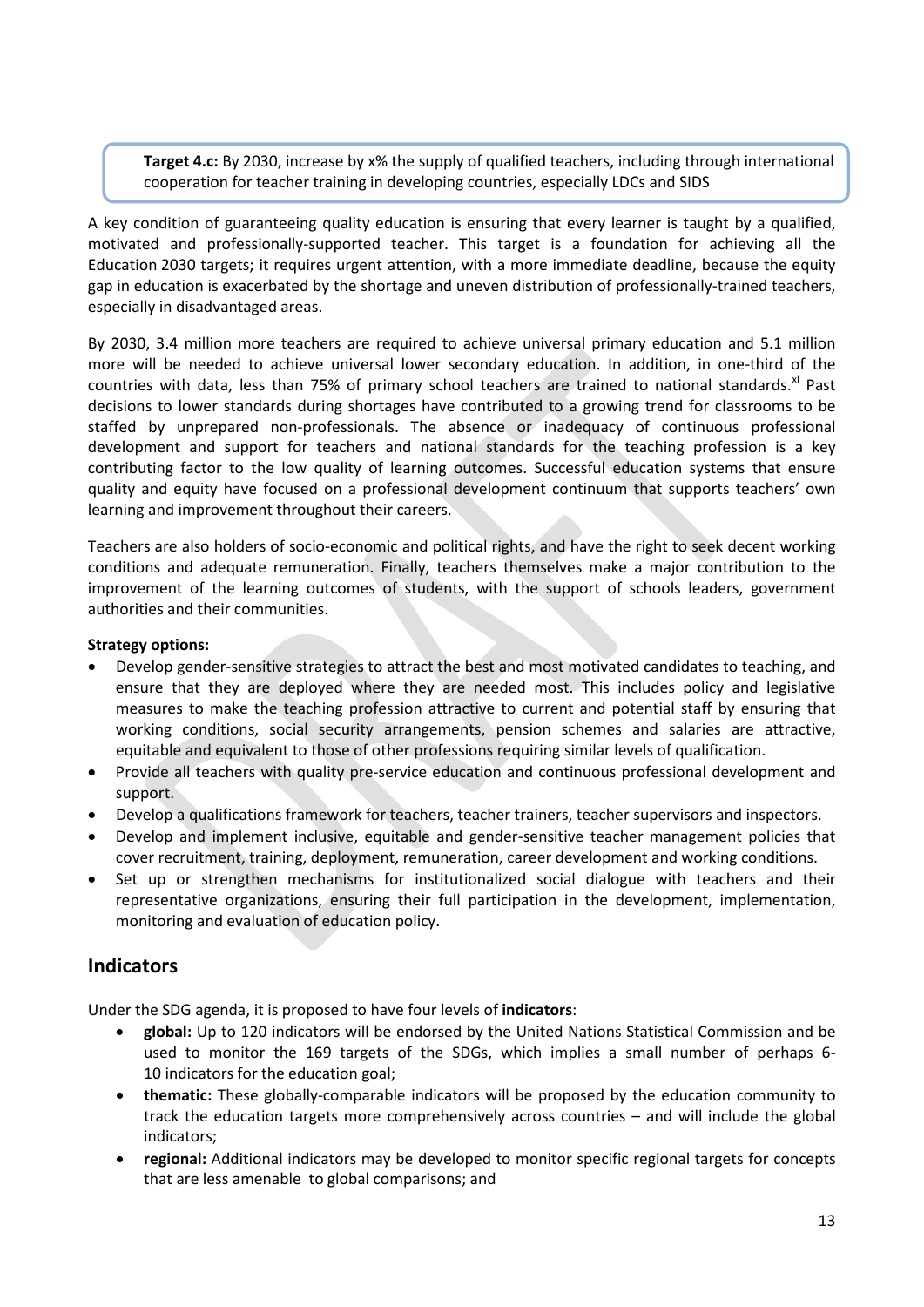• **national:** Countries are encouraged to propose indicators that correspond to their education systems, plans and policy agendas.

A set of 42 thematic indicators have been proposed by the Technical Advisory Group following a broad public consultation. The consultative process on their further development is ongoing (see Annex I). They are based on four criteria: relevance, alignment with the concepts in the target, feasibility for regular data collection across countries, and ease of communication to a global audience. For some targets, robust indicators are already available for a large number of countries. For others, significant efforts are still needed to develop indicator methodologies and/or to build countries' capacity to collect and use data. In particular, greater national and global efforts are needed to bridge gaps in measuring equity and inclusion (for which data disaggregation by population group is crucial), as well as quality and learning outcomes. $5$ 

## **III. IMPLEMENTATION MODALITIES**

Implementing Education 2030 will require national, regional and global mechanisms for governance, accountability, coordination, monitoring, reporting and evaluation. It will also require enabling strategies, including partnerships and financing. **The central aim of the Education 2030 implementation mechanisms is to support country-led action.** To be most effective, these mechanisms will be inclusive, participatory and transparent. They will build on existing mechanisms to the extent possible.

## **Governance, accountability and partnerships**

The heart of the post-2015 education agenda lies at the national level. **Governments** have the primary responsibility to deliver on the right to education and a central role as custodians of efficient, equitable and effective management and financing of public education. They will need to sustain political leadership on education and guide the process of contextualising and implementing the Education 2030 goals and targets, ensuring a transparent and inclusive process with other key partners. The role of the state is crucial in regulating standards, improving quality and reducing disparities between regions, communities and schools. Governments should integrate education planning into poverty-reduction and sustainable development strategies where appropriate, and ensure that policies are aligned with their legal obligations to respect, protect and fulfil the right to education.

Over the next 15 years, democratization of the decision-making process should increase, with the voices and priorities of citizens reflected in the development and implementation of national policies. Planning, implementation and monitoring can benefit from the support of strong, multi-faceted partnerships that bring together all key actors, whose potential contributions and actions are spelled out below. Partnerships at all levels must be guided by the principles of open, inclusive and participatory policy dialogue, and mutual accountability, transparency and synergy. Participation must begin with the involvement of families and communities.

**Civil society organizations** (CSOs), including representative, broad-based coalitions and networks play essential roles. They need to be engaged at all stages, from planning through to monitoring and evaluation, with their participation institutionalized and guaranteed. CSOs can:

- promote social mobilization and raise public awareness, enabling the voices of citizens (particularly those who face discrimination) to be heard in policy development;
- develop innovative and complementary approaches that help advance the right to education, especially for the most excluded groups; and

<span id="page-15-0"></span><sup>&</sup>lt;sup>5</sup> The detailed proposal on indicators is contained in the document of the Technical Advisory Group (Reference Document no. 10 for the WEF 2015).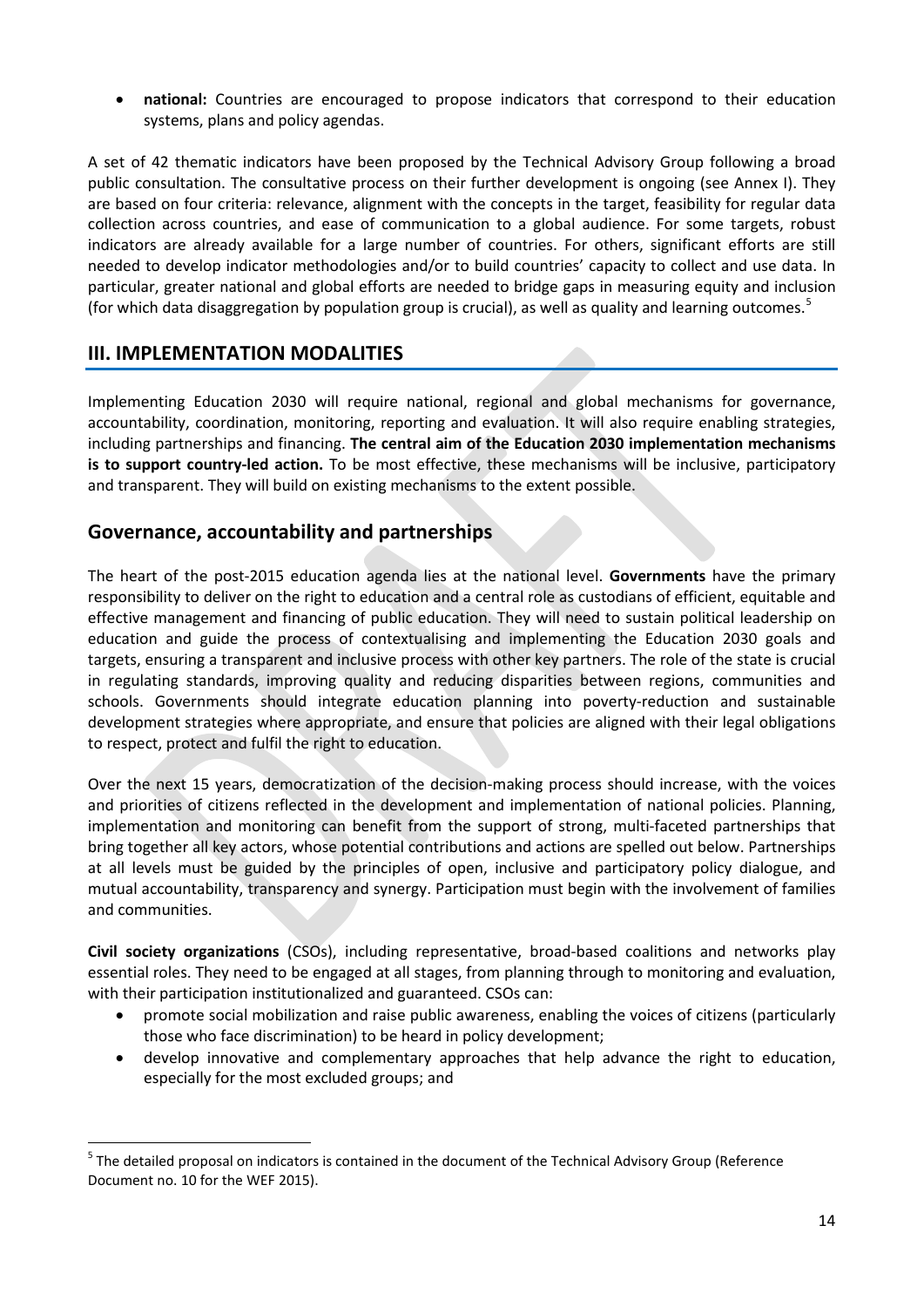• document and share evidence from practice, from citizens' assessments and from research to inform structured policy dialogue, holding governments accountable for delivery, tracking progress, undertaking evidence-based advocacy, scrutinizing spending, and ensuring transparency in education governance and budgeting.

**Teachers**, and their organizations, are crucial partners in their own right and should be engaged at all stages of policy-making, planning and implementation. Teachers and education support personnel can:

- use their professionalism and commitment to ensure that students learn;
- bring classroom realities to the forefront of policy dialogue, policy-making and planning and provide a bridge between policy and practice, contributing their experiences as practitioners and their collective insights and expertise to overall policies and strategies; and
- promote inclusion, quality and equity, and improve curricula and pedagogy.

**The private sector, philanthropic organizations and foundations** can play an important role, using their experience, business expertise, and financial resources to strengthen public education. Multi-stakeholder partnerships can support education through investments and contributions that are transparent, aligned with local and national priorities, respect education as a human right and do not increase inequality. They can:

- mobilize additional resources for public education, including by paying fair taxes;
- help education and skills training planners understand labour market trends, thereby facilitating the school-to-work transition, and contribute innovative approaches to solving education challenges; and
- increase education opportunities through the provision of additional services within the framework of state-regulated standards and norms.

The **research community** has an important contribution to make to policy dialogue. It can:

- develop policy-relevant research including action-research to facilitate the implementation of the targets and make knowledge on education available in a useable form for policy-makers;
- develop local and national sustainable capacities for qualitative and quantitative research; and
- help to chart progress, propose options or solutions and identify best practices.

**Youth**, students, and their organizations are essential partners with specific expertise to contribute. Efforts need to be made to ensure that youth- and student-led organizations are genuinely represented. They can:

- encourage governments and other partners to develop education programmes for young people in consultation with young people, notably with vulnerable and marginalized youth, in order to better respond to their needs and aspirations;
- help to shape policies that foster relevant and responsive basic education and enable a smooth transition from education and training to decent work and adult life; and
- participate in inter-generational dialogue, making the case for recognition of children, adolescents and youth as rights-bearers and legitimate interlocutors in education policy and practice at all levels.

The success of this agenda will depend on collective effort. It is imperative that all partners embrace the common vision of Education 2030 outlined in this Framework and are held accountable themselves: multilateral organizations should be accountable to their Member States, education ministries and other related ministries to citizens, donors to national governments and their citizens, and schools and teachers to the education community and, more broadly, citizens.

## **Effective coordination**

Implementing the Education SDG at the country level requires a 'whole government' approach to education. In light of the role of education in building knowledge-based societies and stemming increasing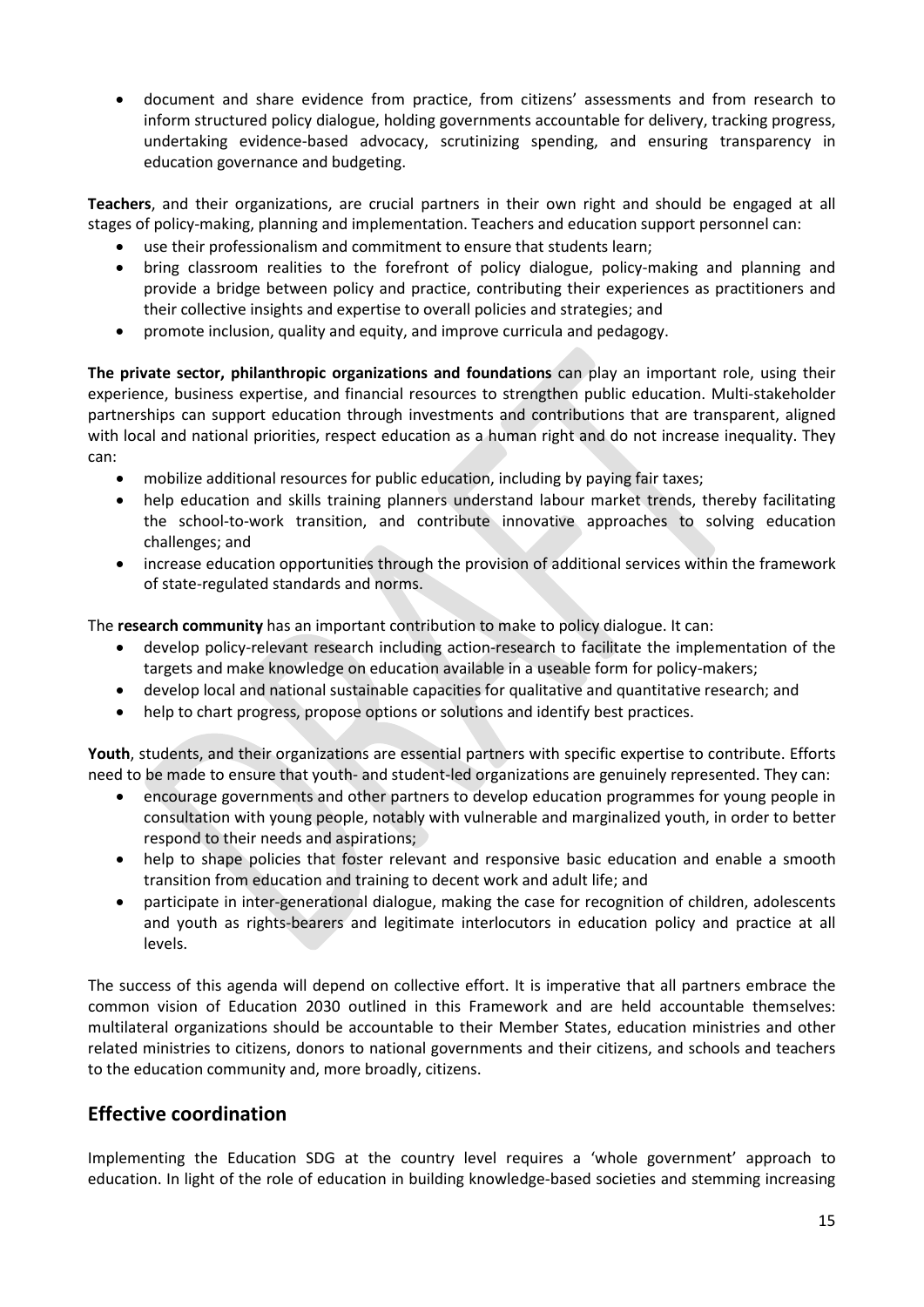inequalities, as well as the renewed emphasis of lifelong learning in the new education agenda, there is need for stronger leadership, coordination and synergy within governments as regards education development and its integration into wider socio-economic development frameworks. The ambitious education goal cannot be achieved by governments alone; they will need the support of all stakeholders, including non-state actors. **Governments** will establish or strengthen appropriate mechanisms and procedures to drive, coordinate and stimulate interventions for education development at various levels, by genuinely involving all stakeholders in the planning, implementation and monitoring of education policies and strategies. In addition, in order to ensure country ownership, in cases where external assistance is provided by the convening agencies and other multilateral and bilateral agencies, it will be coordinated by countries.

At the same time, **regional** collective efforts are critical to successfully adapt and implement Education 2030 at the national and regional levels. Regional cooperation will take place within the broader regional processes and mechanisms for coordinating and monitoring the post-2015 development agenda. This should build on existing partnerships, frameworks and effective and efficient mechanisms, as well as forging new ones. Current and planned regional strategies and frameworks include: Agenda 2063: The Africa We Want of the African Union; the strategy of the Arab League Educational, Scientific and Cultural Organization; the Europe 2020 Strategy of the European Union; the Council of Europe's new framework on competences for democratic culture and intercultural dialogue; the Regional Project for Education in Latin America and the Caribbean; and the Association of Southeast Asian Nations Community 2015. Specific roles and activities of regional mechanisms could be carved out in 2016, drawing on the outcomes of the regional ministerial conferences on the post-2015 education agenda.

Cooperation between the convening agencies, regional and intergovernmental organizations, and regional and sub-regional communities, will help to tackle common challenges in a coherent way. UNESCO, through its regional bureaux and together with the convening agencies, will further promote sharing of knowledge, good policies and practices across the regions.

Inclusive and efficient regional coordination will focus on such aspects as data collection and monitoring, including peer reviews among the countries; mutual learning and exchange of good practices; policymaking; dialogue and partnerships with all relevant partners; formal meetings and high-level events; regional communication strategies; advocacy and resource mobilization; capacity building and implementation of joint projects.

The **United Nations** has a special collective responsibility to coordinate the post-2015 agenda at global level under the close supervision and guidance of its Member States. A United Nations that is 'fit for purpose' to deliver on the new development agenda will need to respond coherently in linking the normative, standard-setting and operational dimensions of its work. **UNESCO, UNDP, UNFPA, UNHCR, UNICEF, UN Women and the World Bank**, as the convening agencies, are committed to collectively support countries in implementing Education 2030 by providing technical advice, capacity development and financial support based on their respective mandates, comparative advantages and complementarity.

**UNESCO,** as the specialized UN agency for education, will continue its mandated role to lead and coordinate, in particular by:

- undertaking advocacy to maintain political commitment;
- facilitating policy dialogue and knowledge-sharing;
- setting standards;
- monitoring progress towards the education targets; and
- convening global, regional and national stakeholders to guide the implementation of the agenda.

In the framework of these functions, UNESCO will convene an **Education 2030 Steering Committee** (working with the wider SDG architecture, which is yet to be defined), which will provide strategic direction to the post-2015 education partnership and review progress. It will further establish a **Convenor Agencies**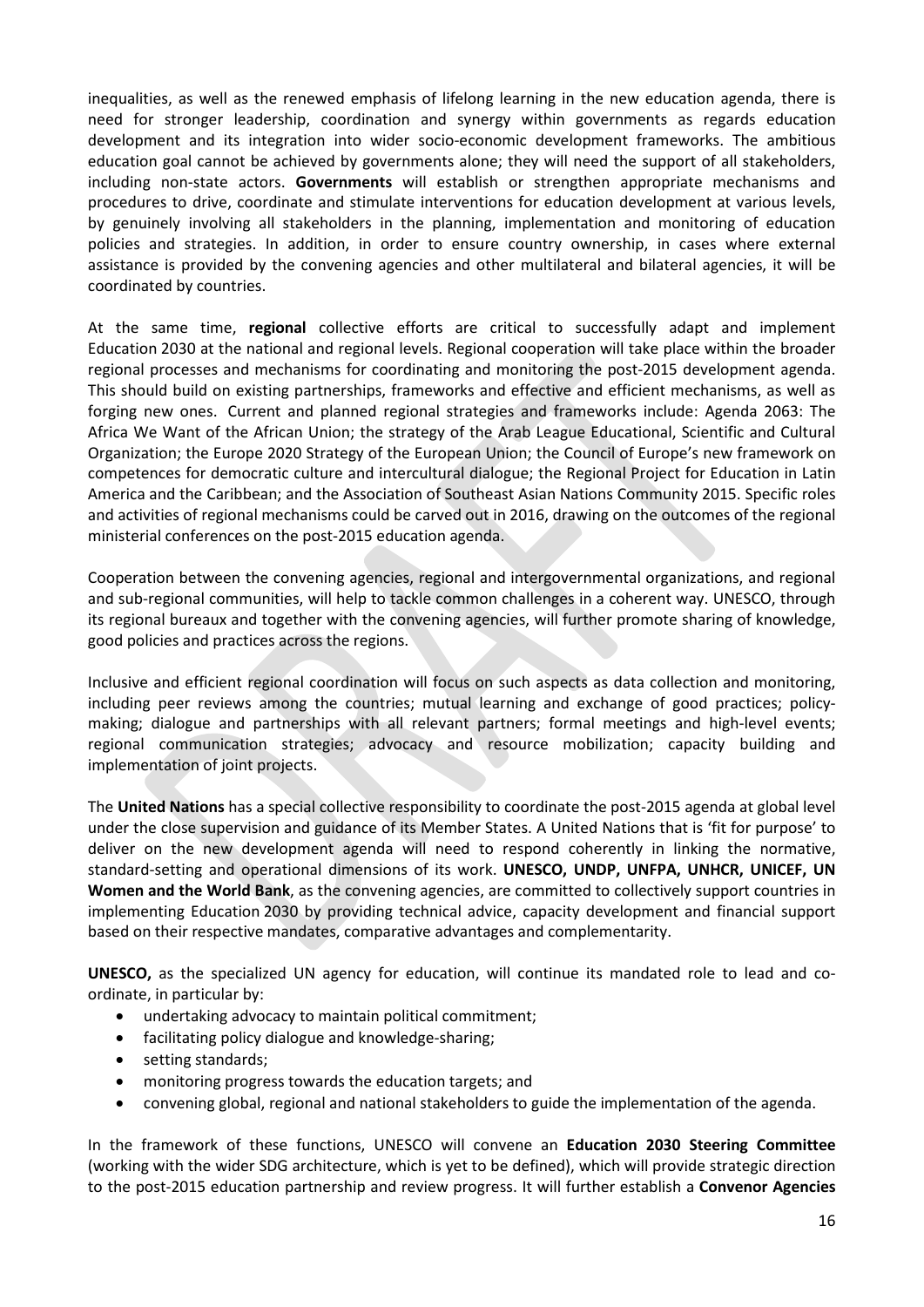**Group** to ensure a coherent approach at the UN level. It will continue to convene the **Collective Consultation of NGOs** as a key mechanism for dialogue, reflection and partnerships with non-governmental organizations and civil society. Based on these core elements, UNESCO, in consultation with its Member States, the WEF 2015 co-convenors and other partners, will develop an appropriate global coordination mechanism that will include the Global Partnership for Education (GPE) as a multi-stakeholder financing platform, as part of the future global coordination mechanism.

## **Monitoring, reporting and evaluation for evidence-based policies**

Robust monitoring, reporting and evaluation policies, systems and tools are essential for the achievement of Education 2030. Monitoring quality in education requires a multi-dimensional approach, covering system design, inputs, content, processes and outcomes. As the primary responsibility for monitoring lies at the country level, countries should build up effective monitoring and accountability mechanisms, adapted to national priorities, in consultation with civil society. This includes building greater consensus as to what specific quality standards and learning outcomes should be achieved across the life course – from early childhood development to adult skills acquisition and how they should be measured.

In order to better measure and monitor equity and inclusion, efforts should be taken to extend the ability of governments to report education indicators disaggregated by characteristics such as sex, wealth, location, ethnicity, language, socio-economic status or disability (and their combinations), and to effectively use them for planning and policy-making. The convening agencies, in close cooperation with the UNESCO Institute for Statistics (UIS), will provide direct and targeted support to their Member States to strengthen measurement and monitoring capacities, particularly in relation to tracking inclusion, equity, quality, and learning outcomes.

Global monitoring is integral to international and regional efforts to strengthen analysis and knowledge management.<sup>[6](#page-18-0)</sup> In line with the UN Secretary-General's recommendation, more efforts will be made to harmonize reporting on the post-2015 goals with reporting to the various human rights treaty bodies that relate to education. These official national reports, often reflecting contributions by civil society, offer important insights into the status of the right to education.

Cognizant of the importance of harmonization of reporting, the Education for All Global Monitoring Report will be continued in the form of a Global Education Monitoring Report (GEMR). It will be prepared by an independent team, and hosted and published by UNESCO. The GEMR will be the prime instrument to help governments monitor their progress towards achieving the SDG education targets. It will also report on the implementation of national and international strategies to help hold all relevant partners to account for their commitments, as part of the overall SDG monitoring and review mechanisms. A broad range of partners will be needed to provide data for the GEMR. The UNESCO Institute for Statistics (UIS) will compile comparable data and the EFA Steering Committee's Technical Advisory Group, coordinated by UIS, will develop relevant indicators to be adopted through the process led by the UN Statistical Commission as well as other relevant thematic indicators to support the Framework for Action.

The collection, analysis and use of data will be strengthened by encouraging a data revolution based on the recommendations on the UN Secretary-General's Independent Expert Advisory Group on a Data Revolution for Sustainable Development.<sup>[7](#page-18-1)</sup> To address current data gaps, agencies need to improve their coordination,

<span id="page-18-0"></span> $6$  A high-level global reporting mechanism on all Sustainable Development Goals is likely to be proposed. It is unlikely that such a mechanism would provide sufficient depth to satisfy the needs and concerns of diverse education stakeholders for policy-related evidence, recommendations and knowledge sharing.<br><sup>7</sup> (1) Develop a global consensus on principles and standards, (2) Share technology and innovations for the common

<span id="page-18-1"></span>good, (3) New resources for capacity development, (4) Leadership for coordination and mobilisation, (5) Exploit some quick wins on SDG data.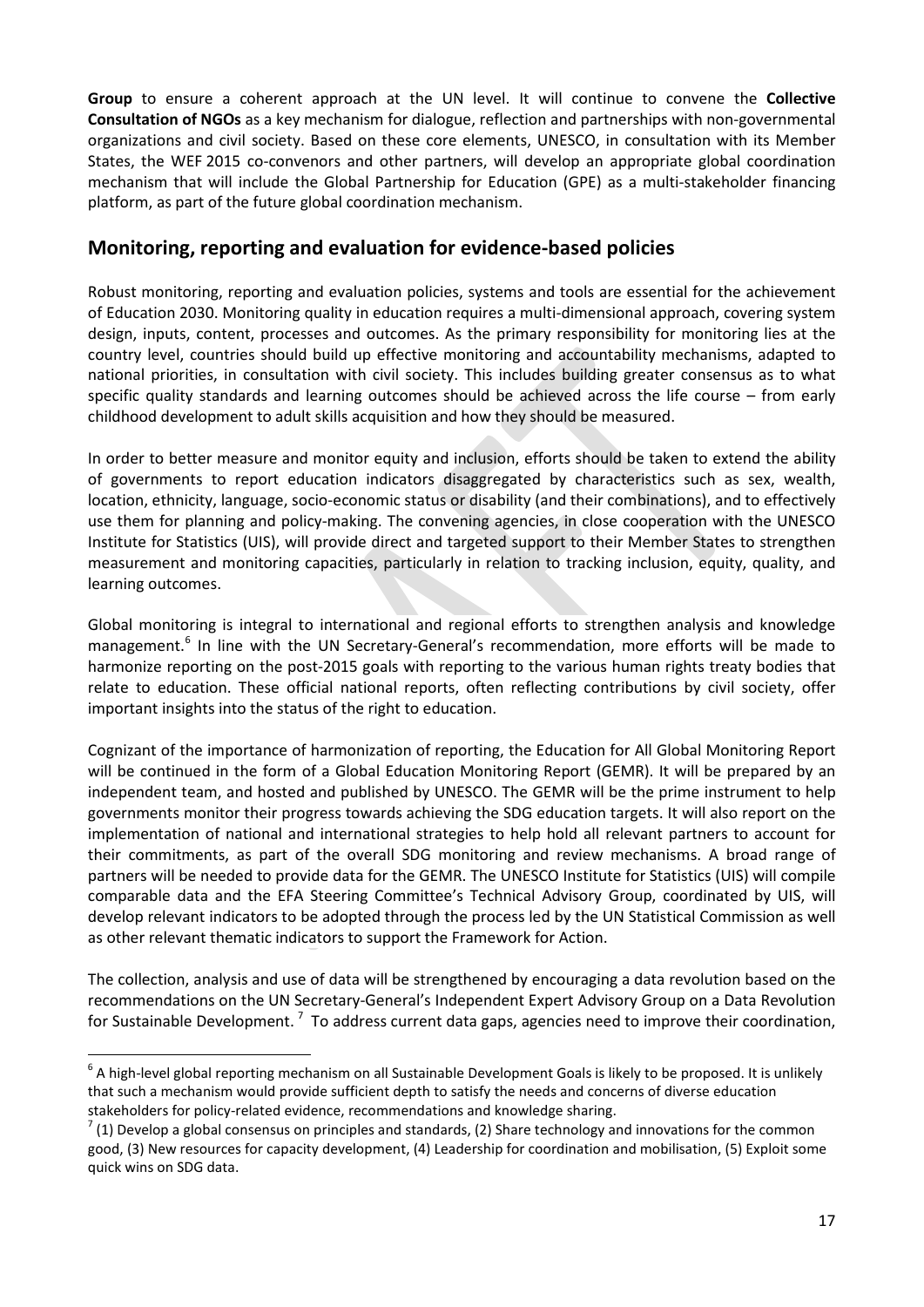including through the establishment of inter-agency groups to develop harmonized methodologies for deriving common estimates based on available data, while developing new comparative data sources as necessary. Countries and agencies should strengthen and standardize data on domestic resource mobilization and other streams of finance for education, including household contributions. Countries and agencies will also benefit from participating in proposed mechanisms to further develop standards, build capacity, collect necessary information and share data.

Moreover, a research and evaluation culture is necessary at both the national and international levels to learn lessons from the implementation of strategies and policies and feed them back into actions. At the national level, countries should evaluate the effect of their education policies on achieving the Education 2030 targets. They must build on monitoring results and research findings to ensure effective evidencebased decisions and results-oriented programmes. An evaluation process would look at all components of an education system with the aim of sharing lessons, opening the debate on what works, and providing constructive feedback. Key principles for the evaluation approach include the centrality of teaching and learning quality; the importance of school leadership; equity as a key dimension; transparency; and partner participation at all levels. Overall, evaluation activities should contribute to the accomplishment of both accountability and development objectives. Furthermore, at the global level, the convening agencies commit to evaluating the effectiveness of their coordination mechanisms and the extent to which their programmes support countries to implement Education 2030.

## **Financing**

Noting the ongoing discussions on financing of the global sustainable development agenda, it is clear that a significant increase in financing is required to achieve the education SDG. The full realization of Education 2030 requires sustained, innovative and well-targeted financing, and efficient implementation arrangements, especially in the poorest countries, fragile states and emergency situations. Efforts to close the funding gap must start with domestic funding. Foreign aid is complementary and will remain a major source to fill the remaining funding gap. However, alternative and innovative funding approaches will also be needed.

National contexts are diverse, but the following international benchmarks are crucial reference points:

- allocating 4% to 6% of gross domestic product (GDP) to education; and/or
- allocating 15% to 20% of public expenditure to education.

Adherence to these benchmarks was strongly recommended at the Global Education for All Meeting (Muscat, May 2014) and expressed in the Muscat Agreement, which represents the collective vision of the global education community. Currently, on average countries allocate 5.0% of GDP and 13.7% of public expenditure to education.<sup>[xli](#page-27-38)</sup> Least developed countries need to reach or exceed the upper end of these benchmarks if they are to achieve the targets laid out in this framework. This is also confirmed by an analysis of the cost of achieving universal pre-primary, primary and lower secondary education in low and lower middle income countries by 2030, which is projected to increase from US\$100 billion in 2012 to US\$239 billion, on average, between 2015 and 2030.<sup>[xlii](#page-27-39)</sup> This can be achieved through:

**Increasing and improving domestic financing for education.** As domestic resources will remain the most important source for funding education, there must be a clear commitment by governments to provide equitable financing commensurate with national educational priorities, needs and capacities to advance the progressive realization of the right to education. Countries will need to:

• *increase public funding for education:* This requires widening the tax base (in particular, by ending harmful tax incentives), preventing tax evasion and increasing the share of the national budget allocated to education;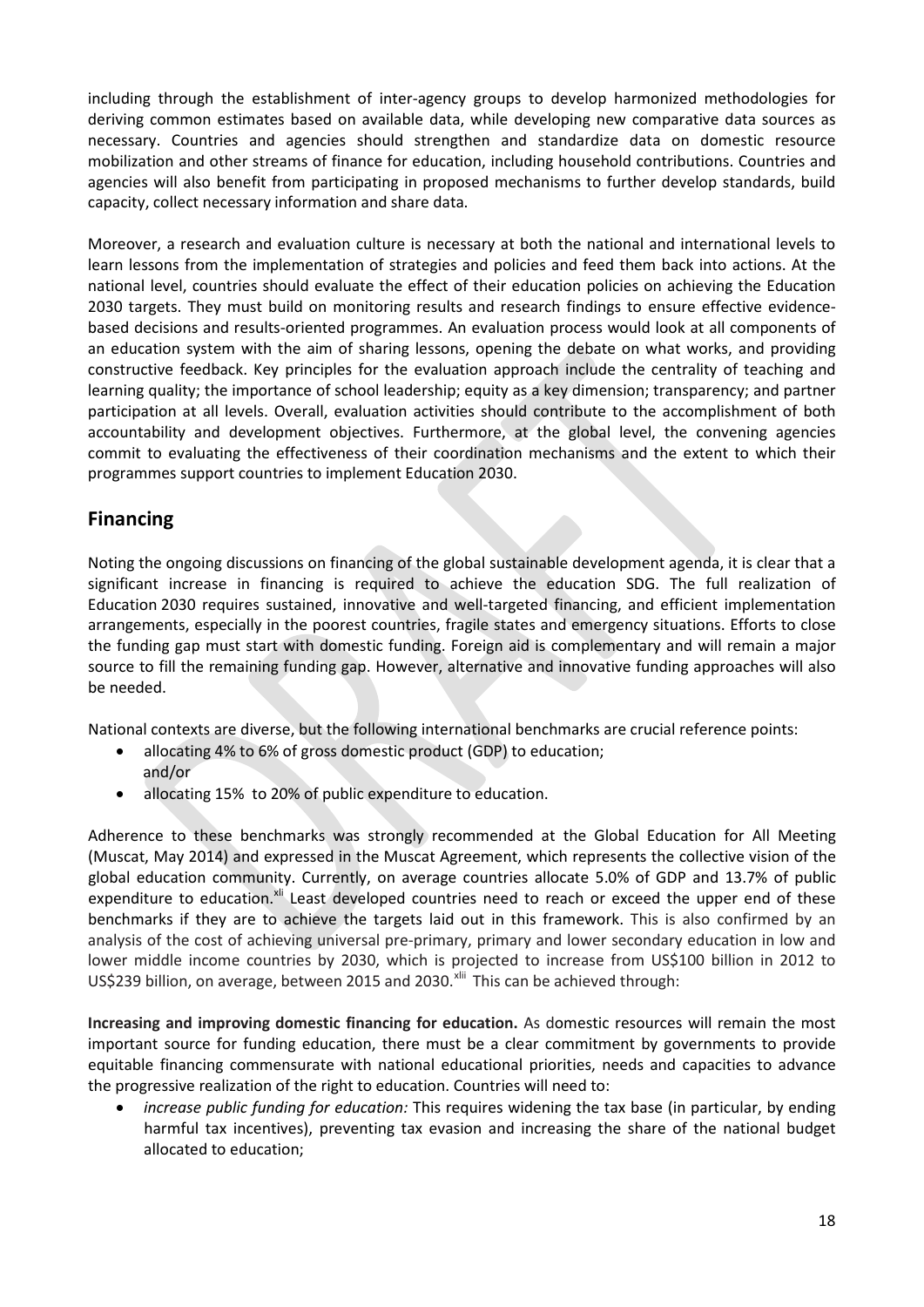- *prioritize those most in need:* Disadvantaged children, youth and adults typically have the greatest education needs and financing should be targeted towards them. Financing should be sensitive to their needs and based on evidence of what works; and
- *increase efficiency and accountability:* Improving governance and accountability can increase efficiency and ensure that financing reaches the classroom.

**Increasing and improving external financing:** In 2000, the global community affirmed that "no countries seriously committed to Education for All will be thwarted in their achievement of this goal by lack of resources"xliii. Shortage of funds should not jeopardize [the](#page-27-40) educational opportunities of the billions of learners entitled to receive a quality education. This commitment is even more important with the more ambitious SDG agenda. The total annual financing gap between available domestic resources and the amount necessary to reach the new education targets is projected to average \$US22 billion between 2015 and 2030 in low and lower middle income countries. The gap is particularly large in low income countries, where it constitutes 29% of annual total costs. Aid will thus remain a crucial source of education finance over the next 15 years if the targets are to be met.<sup>[xliv](#page-27-41)</sup> Education partners therefore need to:

- *reverse the decline in aid to education:* The fall in aid to education in recent years must now be reversed. Developed countries that have not yet done so are urged to substantially increase their official development assistance (ODA), with a view to implementing by 2020 their commitment to allocate 0.7 per cent of gross national income (GNI) as ODA to developing countries, [including 0.15 per cent to 0.20 per cent of GNI to least developed countries]. Further to this, there should be a movement towards increasing aid spent on education. Aid to education must be predictable;
- *improve aid effectiveness through harmonization and better coordination:* Donors and other partners should support the financing of all the targets of Education 2030 according to each country's needs and priorities, seeking to leverage domestic and external finance in support of the common agenda. Donors should continue to bring development cooperation in line with aid effectiveness guidelines, ensuring that it is better harmonized and coordinated and strengthens each country's sense of ownership and accountability to its citizens;
- *improve the equity of external financing:* External financing should be better targeted at supporting the countries and contexts most in need. At the same time, the trend of declining ODA flows to lower middle income countries needs to be reversed by using an alternative approach — not based on per capita income — to guide the allocation of official aid flows;
- *enhance the participation of middle income countries:* The establishment of the BRICS Development Bank by Brazil, China, India, the Russian Federation and South Africa may present new sources of funding for education and can help to reverse aid declines;
- increase the amount of aid to education in conflict and crisis. It will be impossible to deliver education to all without successfully reaching children and adults in fragile and conflict-affected states. Education receives less than 2% of humanitarian aid appeals. Efforts should be made to significantly increase the percentage of funds earmarked for education in humanitarian appeals. Creating synergies between humanitarian and development financing can increase the effectiveness of every dollar invested in recovery efforts and address coherently short, medium, and long-term needs in order to support fragile and conflict-affected states to find a long term sustainable solution to crisis; and
- *strengthen existing multi-stakeholder partnerships:* The GPE offers a broad and inclusive multistakeholder platform upon which the international community should build a 'fit for purpose' funding mechanism to support the implementation of Education 2030.

**Innovating, with a focus on partnership, transparency, equity and efficiency**: Achieving this ambitious education agenda will require moving beyond 'business as usual' and sometimes doing more for less. A process of continuous improvement is needed that includes innovating, tracking and evaluating the results of innovation, and using new evidence to sustain successes and to alter course where needed. Additional efforts must be directed at leveraging all of the current spending to achieve better results. This is why improved governance and partnerships are essential, but other innovations are necessary too: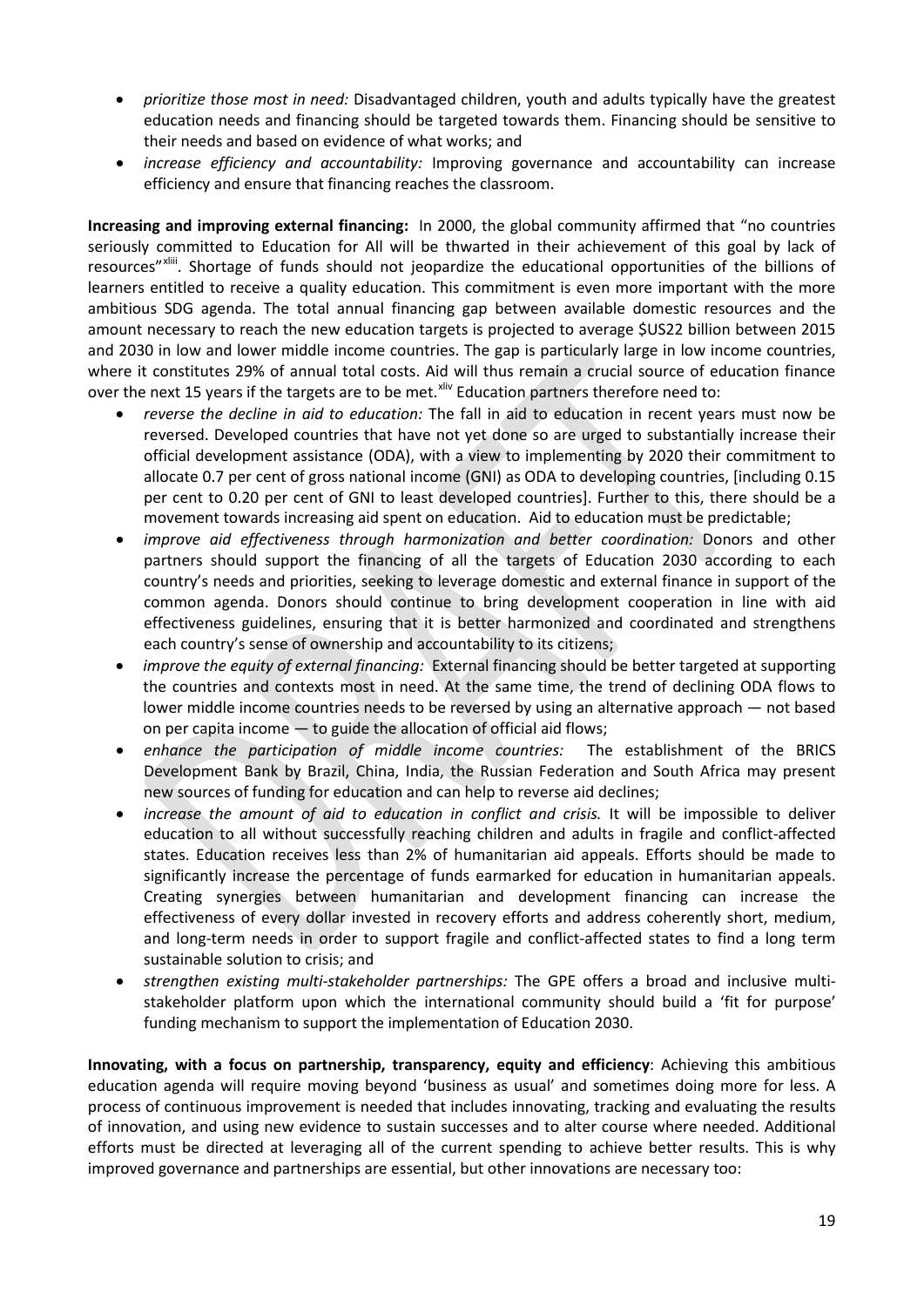- *Focus investments on equity and quality:* Getting serious about equity and quality is an innovation in most systems. All investments – current and new – should be screened against a key criterion: do they help ensure that all people acquire the knowledge, attitudes and skills that they need for their lives and livelihoods and for the full realization of their right to education?
- *Orient private financing resources***:** Beyond its crucial role in paying tax, the private sector has emerged as a contributor with significant potential to complement resources for education and increase synergies. It will be essential to ensure that spending on education from the private sector is oriented towards the countries and people most in need, and reinforce education as a public good.<sup>[xlv](#page-27-42)</sup> Successful partnerships with the private sector will require effective coordination and regulatory mechanisms to ensure transparency and accountability.
- *Challenge and expose misuse of resources.* Crucial funds for education are lost through corruption and inefficiency. Independent monitoring and tracking of spending can significantly increase the funds that schools actually receive.

## **Conclusion**

We, the international education community, stand strongly united on a new all-encompassing approach to ensure inclusive and equitable quality education for children, youth and adults, while promoting lifelong learning opportunities for all. We will work collectively to accomplish all of the education targets; this in turn will also strengthen international cooperation across the world of education. We agree that significant additional financing is needed to achieve the new targets and that resources should be used in the most effective manner in order to push forward progress on Education 2030. We also stress the need for good governance and citizen-led accountability in education. Recognizing Education 2030 as a new opportunity to make historic progress in education, we commit to bold, innovative and sustainable actions to ensure that education truly transforms lives in every corner of the world. Achieving Education 2030 means that success can only be declared when it can be declared for everyone.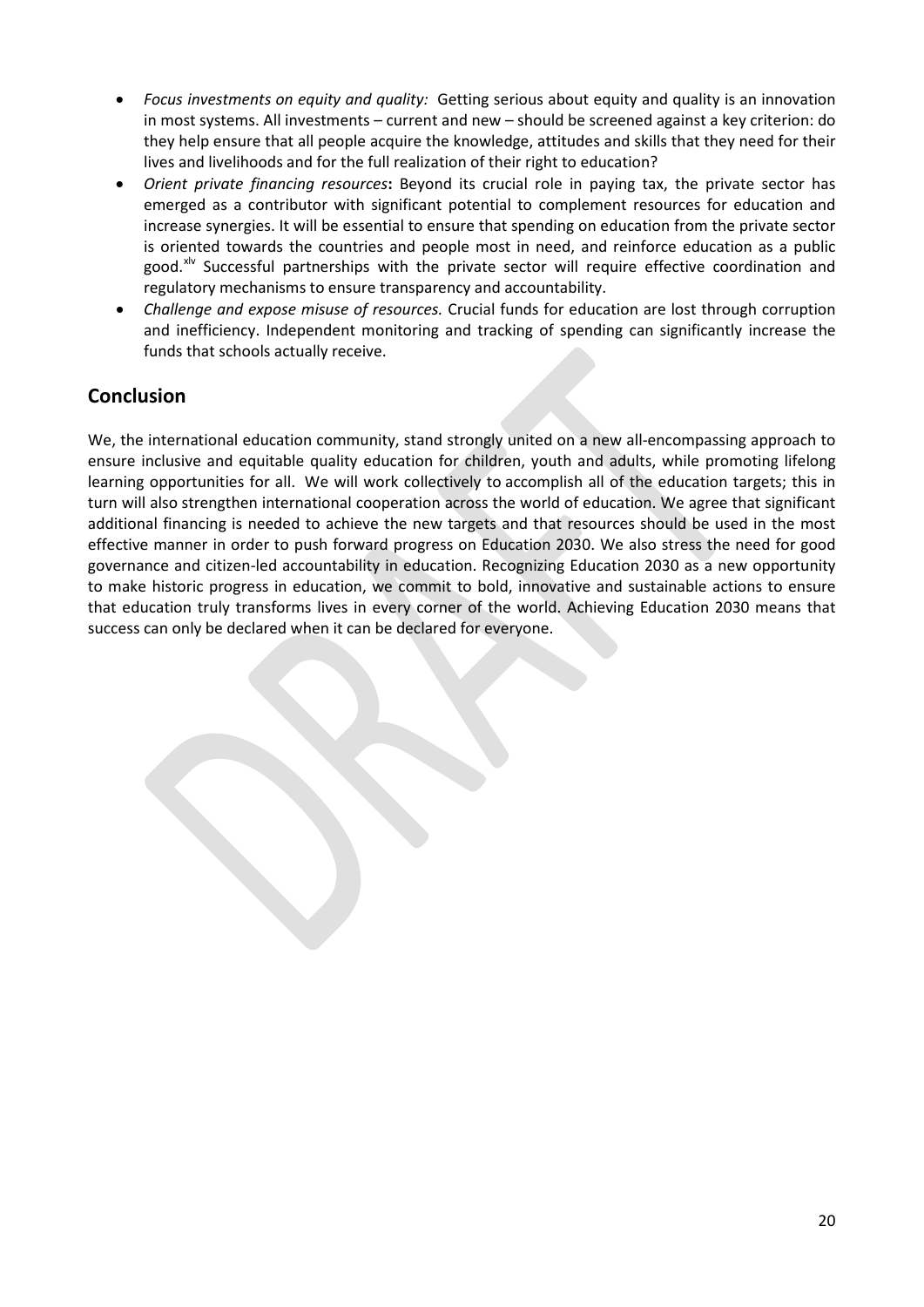#### **Proposed thematic indicator framework – Suggested process for review and endorsement**

This Annex is for information only and is not considered part of the draft Framework for Action. The list of indicators will be integrated into the document after its finalization through the consultative process described below.

- Progress towards the SDG targets will be reviewed and monitored through a limited set of global indicators, for each of the 17 SDG goals. The United Nations Statistical Commission (UNSC) will provide the necessary statistical support for the elaboration of the post-2015 development agenda and the global indicator framework to be endorsed at the forty-seventh session of the UNSC in March 2016.
- The UNSC has established an Inter-agency and Expert Group on SDG Indicators (IAEG-SDGs), which consists of national statistical offices and, as observers, the regional and international organizations and agencies, to develop a proposal for the global indicator framework for the monitoring of the goals and targets of the post-2015 development agenda.
- The UNSC has emphasized that the global indicator framework should only contain a limited number of indicators, striking a balance between reducing the number of indicators and policy relevance, taking into account conceptual indicator frameworks that have already been developed. It also recognised that besides global, universal indicators there will also be additional indicators for thematic, regional and national monitoring, to be organized in an integrated architecture.
- The responsibility for developing thematic indicators, which are globally comparable, falls therefore within the scope of the organizations of the international education community. In March 2014, the Technical Advisory Group (TAG) was established by UNESCO to provide feedback on the proposed post-2015 education targets, develop recommendations for indicators and help guide the establishment of a measurement agenda, thus informing and supporting the work of the Education for All Steering Committee (EFA SC). It also provided technical support on indicators to UNESCO and UNICEF as co-leads for education in the UN Technical Support Team (TST). This included feedback on the proposed post-2015 targets, recommendations for education indicators and on measurement agenda that meets the demands of the new education and development frameworks.
- The TAG undertook a comprehensive technical exercise that resulted in November 2014 in a document that was the basis for a broad consultation process. This included an online public consultation from 17 November 2014 to 30 January 2015 and other direct consultations with stakeholders from Member States, civil society, multi-lateral and bi-lateral agencies and academia. Following the public consultation period, the stakeholder responses were made publicly available on the website of the UNESCO Institute for Statistics (UIS).
- The TAG proposal (Reference Document no. 10 for the WEF 2015) incorporates a brief synthesis of the comments received during the consultation. It includes a proposed set of 42 education thematic indicators covering all 7 targets plus 3 means of implementation (MOI) targets for SDG 4 and takes account of the issues reflected in the Muscat Agreement. The work of the TAG is fully aligned with the Open Working Group (OWG), the TST and the UNSC and forms the basis of submissions to these structures by the EFA SC as well as the co-leads for Goal 4 in the TST, UNESCO and UNICEF.
- Drawing on the draft proposal of the TAG submitted to the EFA Steering Committee meeting in February 2015, upon request of the co-facilitators of the Post-2015 Intergovernmental Negotiations, UNESCO and UNICEF, as co-leads in the TST for the SDG 4, recommended a subset of thematic indicators for consideration as global indicators. Based on the TST submission covering all 17 SDGs, the UNSC, in turn, identified a preliminary list of global indicators (of which 16 are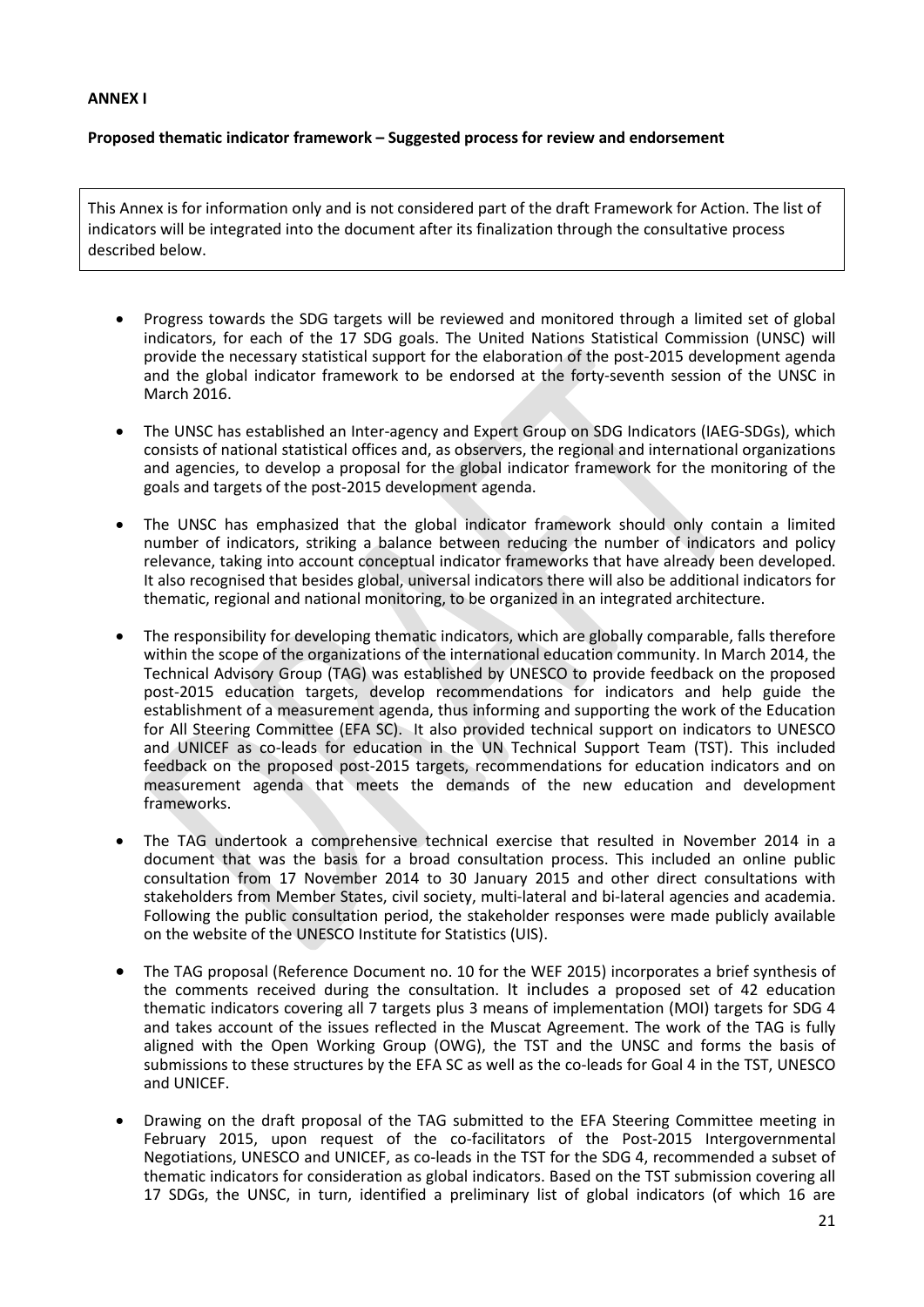education-related) and submitted them to national statistical agencies for review. A technical report by the Bureau of the UNSC, submitted in March 2015, includes the results of this review and is the basis for further discussions, starting from the first meeting of the IAEG-SDGs in June 2015. $8$ 

- The education thematic indicators proposed by the TAG are listed by each target in the following table. These include a sub-set that are recommended for use as global indicators. The table highlights which of these indicators have been proposed by the TST on Goal 4 and subsequently included by the UNSC in the preliminary list for consideration under a global indicator framework for the SDGs.
- It is proposed that these thematic indicators be further developed through a consultative process with Member States and partners before the November 2015 high-level meeting. The proposed process and steps for finalization of the education thematic indicators so that they may be able to support and feed into the final SDG indicator framework that will be endorsed by the UNSC in 2016 are as follows:
	- o Feedback on the thematic indicators will be elicited at the WEF 2015 in the session on indicators where the TAG proposal will be presented. The summary feedback on the FFA will include a specific summary section on feedback on the indicators. This feedback will be considered and incorporated as relevant during the process for finalization of the thematic indicators that will ensue over the next months. No decision on thematic indicators will be taken during the WEF 2015.
	- o The TAG will be expanded to include statistical experts nominated by Member States. The expanded TAG will provide recommendations to the EFA SC and the education co-leads in the TST. In order to ensure regional balance, it is proposed that 2 to 3 countries represent each region. These representatives should consult more widely with other countries and partners within their region.
	- o The expanded TAG, under the leadership of UNESCO will set up a process for further work on the thematic indicators. This will include a series of consultations both face-to-face and virtually to get further feedback on the indicators and for further development as needed. At least two experts meetings will be convened between June and October 2015.
	- o A set of thematic education indicators will be discussed at an EFA SC meeting in October 2015 and submitted for endorsement together with the Framework for Action at the highlevel meeting in November 2015.
	- If any changes are made to the global indicators as they are finalized through the process coordinated by the UNSC, the thematic indicators will be subsequently revised and aligned.

<span id="page-23-0"></span><sup>-&</sup>lt;br>8 [https://sustainabledevelopment.un.org/content/documents/6754Technical%20report%20of%20the%20UNSC%20Bureau%20\(fina](https://sustainabledevelopment.un.org/content/documents/6754Technical%20report%20of%20the%20UNSC%20Bureau%20(final).pdf) [l\).pdf](https://sustainabledevelopment.un.org/content/documents/6754Technical%20report%20of%20the%20UNSC%20Bureau%20(final).pdf)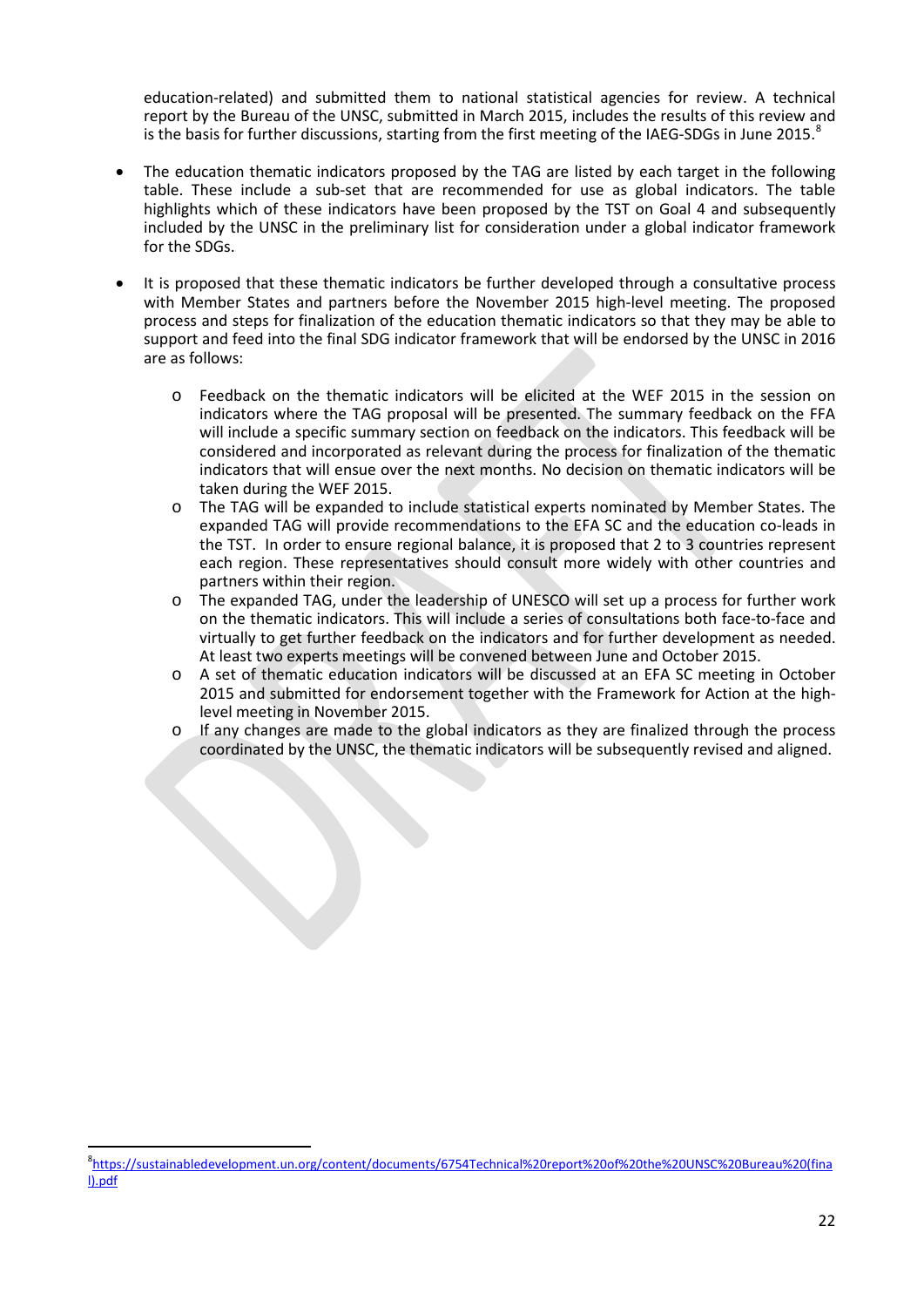|     |                                                                                                     | Proposed<br>as global |
|-----|-----------------------------------------------------------------------------------------------------|-----------------------|
| No. | <b>Indicator</b>                                                                                    | indicator             |
|     | Target 4.1                                                                                          |                       |
| 1.  | Percentage of children who achieve minimum proficiency standards in                                 | <b>TST UNSC</b>       |
|     | reading/mathematics at end of: (i) primary (ii) lower secondary school *                            |                       |
| 2.  | Percentage of countries that have organized a nationally representative learning                    |                       |
|     | assessment at the end of (i) primary (ii) lower secondary school during the last 3                  |                       |
|     | years                                                                                               |                       |
| 3.  | Gross intake ratio to the last grade (primary, lower secondary) *                                   | <b>TST</b>            |
| 4.  | Completion rate (primary, lower secondary, upper secondary) *                                       | <b>TST UNSC</b>       |
| 5.  | Out of school rate (primary, lower secondary) *                                                     | <b>TST</b>            |
| 6.  | Percentage of children over age for grade (primary, lower secondary) *                              |                       |
| 7.  | Number of years of (i) free and (ii) compulsory primary and secondary education                     |                       |
|     | guaranteed in legal frameworks                                                                      |                       |
| 8.  | Target 4.2<br>Percentage of children under 5 years of age who are developmentally on track in       | <b>TST UNSC</b>       |
|     | health, learning and psychosocial well-being *                                                      |                       |
| 9.  | Percentage of children under 5 years experiencing responsive and stimulating                        |                       |
|     | parenting *                                                                                         |                       |
| 10. | Participation rate in organized learning (from 24 months to the official primary                    | <b>TST UNSC</b>       |
|     | school entry age) *                                                                                 |                       |
| 11. | Gross pre-primary enrolment ratio *                                                                 | <b>TST</b>            |
| 12. | Number of years of (a) free and (b) compulsory pre-primary education guaranteed                     |                       |
|     | in legal frameworks                                                                                 |                       |
|     | Target 4.3                                                                                          |                       |
| 13. | Tertiary gross enrolment ratio *                                                                    | <b>TST UNSC</b>       |
| 14. | Participation rate in technical-vocational programmes (15- to 24-year-olds) *                       | <b>TST UNSC</b>       |
| 15. | Participation rate of adults in formal and non-formal education and training *                      | <b>TST UNSC</b>       |
|     | Target 4.4                                                                                          |                       |
| 16. | Percentage of youth / adults with ICT skills by type of skills *                                    | <b>TST UNSC</b>       |
|     | Target 4.5                                                                                          |                       |
|     | We recommend the parity index (female/male, rural/ urban, bottom/top wealth                         | <b>TST UNSC</b>       |
|     | quintile] for all indicators on this list that can be disaggregated (identified with *)             |                       |
| 17. | Percentage of students in primary education whose mother tongue is the language<br>of instruction * |                       |
| 18. | Percentage of countries which have an explicit formula-based policy reallocating                    |                       |
|     | education resources to disadvantaged populations                                                    |                       |
| 19. | Percentage of total education expenditure borne by households                                       |                       |
| 20. | Percentage of total aid to education allocated to low income countries                              |                       |
|     | Target 4.6                                                                                          |                       |
| 21. | Percentage of youth / adults proficient in literacy skills *                                        | <b>TST UNSC</b>       |
| 22. | Percentage of youth / adults proficient in numeracy skills *                                        |                       |
| 23. | Youth / adult literacy rate *                                                                       | <b>TST UNSC</b>       |
| 24. | Participation rate of illiterate adults in literacy programmes *                                    |                       |
|     |                                                                                                     |                       |
|     | Target 4.7                                                                                          |                       |
| 25. | Percentage of 15-year-old students showing proficiency in knowledge of                              | <b>TST UNSC</b>       |
|     | environmental science and geoscience *                                                              |                       |
| 26. | Percentage of 13-year-old students endorsing values and attitudes promoting                         | <b>TST UNSC</b>       |
|     | equality, trust and participation in governance *                                                   |                       |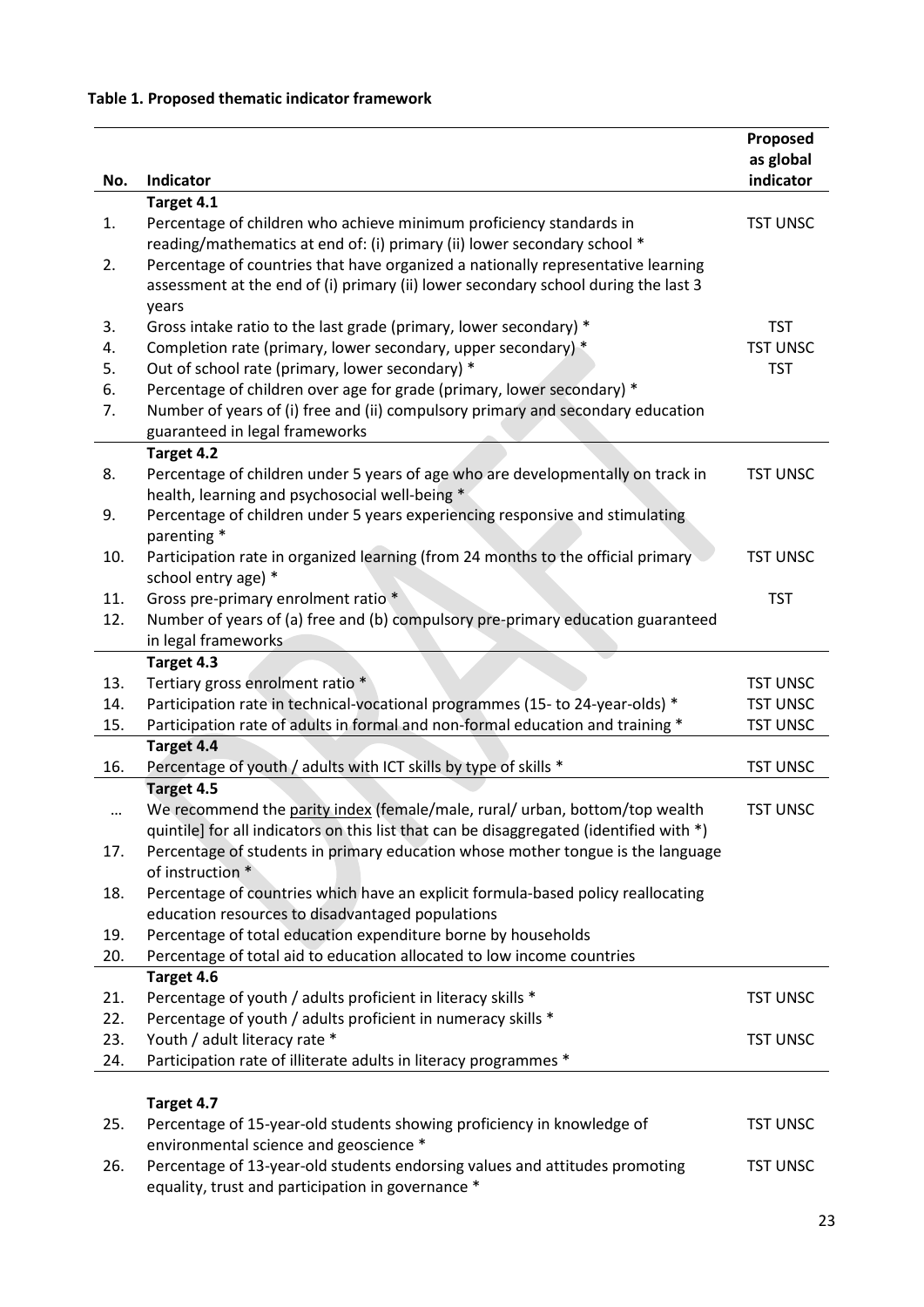| 27. | Percentage of teaching hours dedicated to education for sustainable development                                          |                 |
|-----|--------------------------------------------------------------------------------------------------------------------------|-----------------|
| 28. | / global citizenship education<br>Percentage of schools that provided life skills-based HIV and sexuality education      |                 |
| 29. | Countries implementing the framework on the World Programme on Human                                                     |                 |
|     | Rights Education (as per UNGA resolution 59/113)                                                                         |                 |
|     | <b>Means of implementation 4.a</b>                                                                                       |                 |
|     |                                                                                                                          |                 |
| 30. | Percentage of schools providing (i) basic drinking water (ii) adequate sanitation<br>and (iii) adequate hygiene services | <b>TST UNSC</b> |
| 31. | Pupil-computer ratio (primary, lower secondary, upper secondary)                                                         |                 |
| 32. | Percentage of schools with (i) electricity and (ii) internet access for pedagogical<br>purposes                          |                 |
| 33. | Percentage of schools with adapted infrastructure and materials for people with<br>disabilities                          |                 |
| 34. | Percentage of students experiencing bullying, corporal punishment, harassment,                                           |                 |
|     | violence, sexual discrimination and abuse *                                                                              |                 |
| 35. | Number of attacks on students, personnel and institutions                                                                |                 |
|     | <b>Means of implementation 4.b</b>                                                                                       |                 |
| 36. | Number of higher education scholarships awarded by beneficiary country                                                   |                 |
| 37. | Volume of ODA flows for higher education scholarships by beneficiary country                                             | <b>TST UNSC</b> |
|     | <b>Means of implementation 4.c</b>                                                                                       |                 |
| 38. | Percentage of teachers qualified according to national standards (by level) *                                            | <b>TST</b>      |
| 39. | Percentage of teachers trained according to national standards (by level) *                                              | <b>TST UNSC</b> |
| 40. | Average teacher salary relative to other professionals                                                                   |                 |
| 41. | Teacher attrition rate *                                                                                                 |                 |
| 42. | Percentage of teachers receiving in-service training *                                                                   |                 |
|     | Notes: 1. Indicators marked with asterisk (*) will be disaggregated to monitor inequality.                               |                 |

2. Indicators on the right hand column have been proposed by the United Nations Technical Support Team (TST) on Goal 4 and subsequently included by the United Nations Statistical Commission (UNSC) in the preliminary list for consideration under a global indicator framework for the SDGs.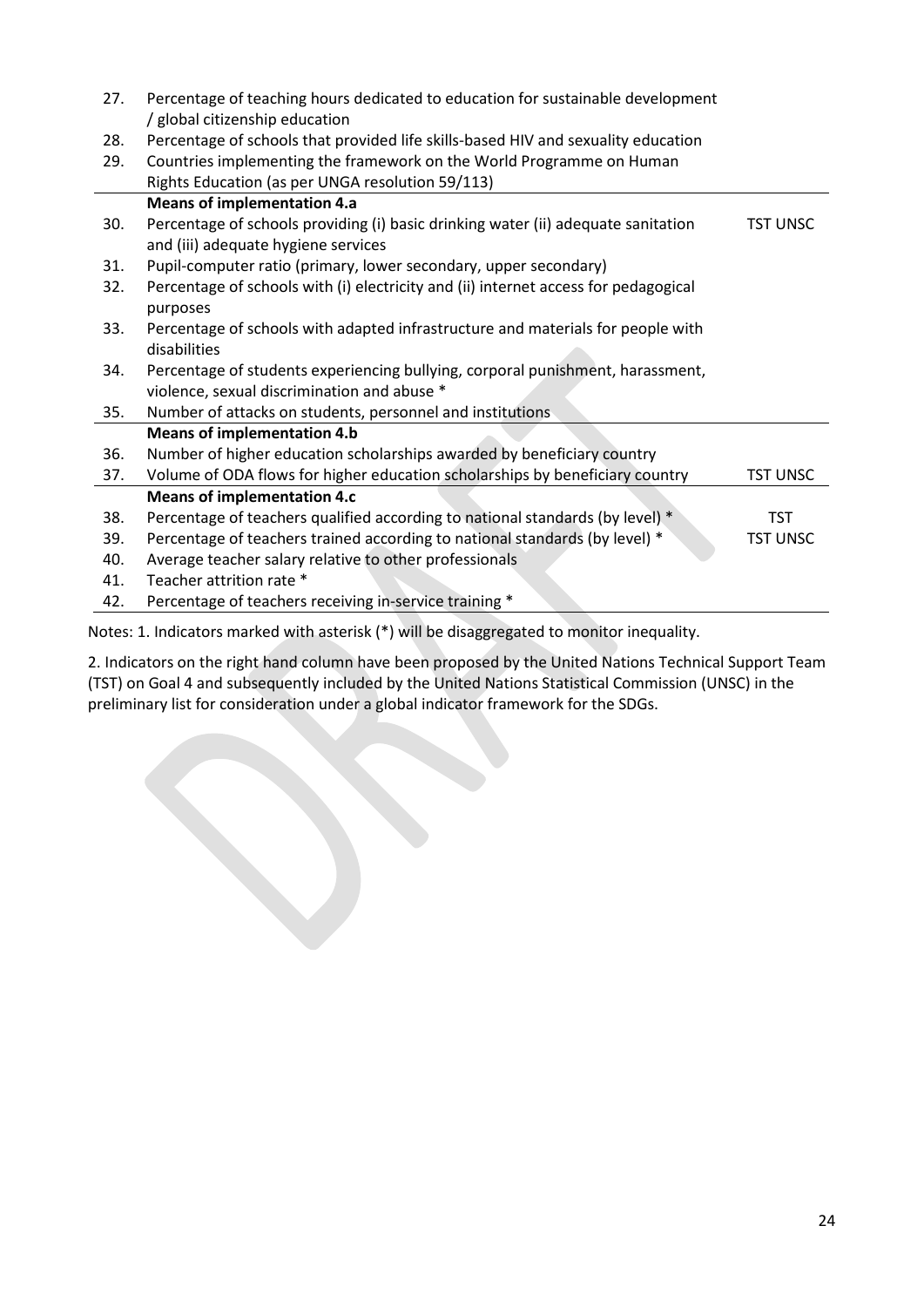#### **ENDNOTES**

i

<sup>i</sup> Adapted from: UNESCO. 2015. Rethinking Education: Towards a global common good?<br><sup>ii</sup> UNICEF. 2015. The Investment Case for Education and Equity. New York: United Nations Children's Fund.<br><sup>III</sup> UNESCO. 2014. Education f http://unesdoc.unesco.org/images/0022/002256/225660e.pdf

<sup>iv</sup> Banks and Polack. The Economic Cost of Exclusion and Gains of Inclusion of People with Disabilities. Available at:

http://disabilitycentre.lshtm.ac.uk/files/2014/07/Costs-of-Exclusion-and-Gains-of-Inclusion-Report.pdf<br>
<sup>v</sup> The Declaration of Human Rights. Available at : http://www.un.org/en/documents/udhr/<br>
<sup>vi</sup> UNESCO. 1960. Conventio

http://www.unesco.org/education/pdf/DISCRI\_E.PDF<br><sup>vii</sup> Convention on the Rights of the Child. Available at: http://www.ohchr.org/en/professionalinterest/pages/crc.aspx

The International Covenant on Economic, Social and Cultural Rights (1966) states that '(a) Primary education shall be compulsory and available free to all; (b) Secondary education in its different forms, including technical and vocational secondary education, shall be made generally available and accessible to all by every appropriate means, and in particular by the progressive introduction of free education; (c) Higher education shall be made equally accessible to all, on the basis of capacity, by every appropriate means, and in particular by the progressive introduction of free education.' Available at:<br>http://www.ohchr.org/EN/ProfessionalInterest/Pages/CESCR.aspx.

<sup>ix</sup> Available at: http://www.ohchr.org/Documents/ProfessionalInterest/cedaw.pdf<br><sup>\*</sup> Adapted from: UNESCO. 2015. Rethinking Education: Towards a global common good?<br><sup>\*i</sup> 'Lifelong learning is founded in the integration of young people, adults and elderly, whether girls or boys, women or men) in all life-wide contexts (family, school, community, workplace and so on) and through a variety of modalities (formal, non-formal and informal) that together meet a wide range of learning needs and demands. Education systems that promote lifelong learning adopt a holistic and sector-wide approach involving all sub-sectors and levels to ensure the provision of learning opportunities for all individuals.' See: UNESCO. 2014. UNESCO Education Sector Technical Notes, Lifelong Learning. Available at:<br>http://www.unesco.org/new/en/education/themes/strengthening-education-systems/quality-framework/technical-notes/

xii UIS database, referring to data from 2012. Available at: http://data.uis.unesco.org/<br>xiii UNESCO. 2012. Education for All Global Monitoring Report 2012. Youth and Skills – Putting education to work. Available at: http://unesdoc.unesco.org/images/0021/002180/218003e.pdf

xiv Non-cognitive skills (referred to as transversal competencies in the cited publication) may be defined as:

- Critical and innovative thinking: Creativity, entrepreneurship, resourcefulness, application skills, reflective thinking, reasoned decision-making
- Inter-personal skills: Communication skills, organizational skills, teamwork, collaboration, sociability, collegiality, empathy, compassion
- Intra-personal skills: Self-discipline, ability to learn independently, flexibility, adaptability, self-awareness, perseverance, self-motivation, compassion, integrity, risk-taking, self-respect
- Global citizenship: Awareness, tolerance, openness, responsibility, respect for diversity, ethical understanding, intercultural understanding, democratic participation, conflict resolution, respect for the environment, national identify, sense of belonging
- Media and information literacy: Ability to locate and access information through ICT, media, libraries and archives, express and communicate ideas through ICT, use media and ICT to participate in democratic processes, ability to analyse and evaluate media content.

See: UNESCO Bangkok. 2015. Transversal Competencies in Education Policy and Practice (Phase I). Available at: http://unesdoc.unesco.org/images/0023/002319/231907E.pdf

xv Basic education is defined here as corresponding to the first 9 years of (formal) schooling/education, which is the accumulative duration of ISCED 1 and 2, ISCED 1 being the primary level typically lasting 6 years (with variation between 4 to 7 years) and ISCED 2 referring to the lower secondary, typically lasting for 3 years (with variation across countries). The 1960 UNESCO Convention against Discrimination in Education advocates for free and compulsory primary education as a right and recommends this right to be extended to (lower) secondary as much as possible. Most countries today refer to 9 years of compulsory basic education in their education laws or constitutions. UNESCO. 2007. Experts' Consultation on the Operational Definition of Basic Education. Pp. 17-18.

December 2007 – Conclusion. Available at: http://unesdoc.unesco.org/images/0018/001802/180253e.pdf<br>
<sup>xvi</sup> Early Childhood Development on the Post-2015 Development Agenda, The Consultative Group on Early Childhood and Care<br>

<sup>xviii</sup> UIS database, referring to 2000 and 2012 data. Available at: http://data.uis.unesco.org/<br><sup>xix</sup> OECD. 2013. OECD Skills Outlook 2013: First Results from the Survey of Adult Skills. Available at:

http://skills.oecd.org/documents/SkillsOutlook\_2013\_Chapter1.pdf<br>
<sup>XX</sup> UNESCO. 2015. Education for All Global Monitoring Report 2015. Achievements and Challenges.<br>
<sup>XXI</sup> UNESCO. 2015. Education for All Global Monitoring Re